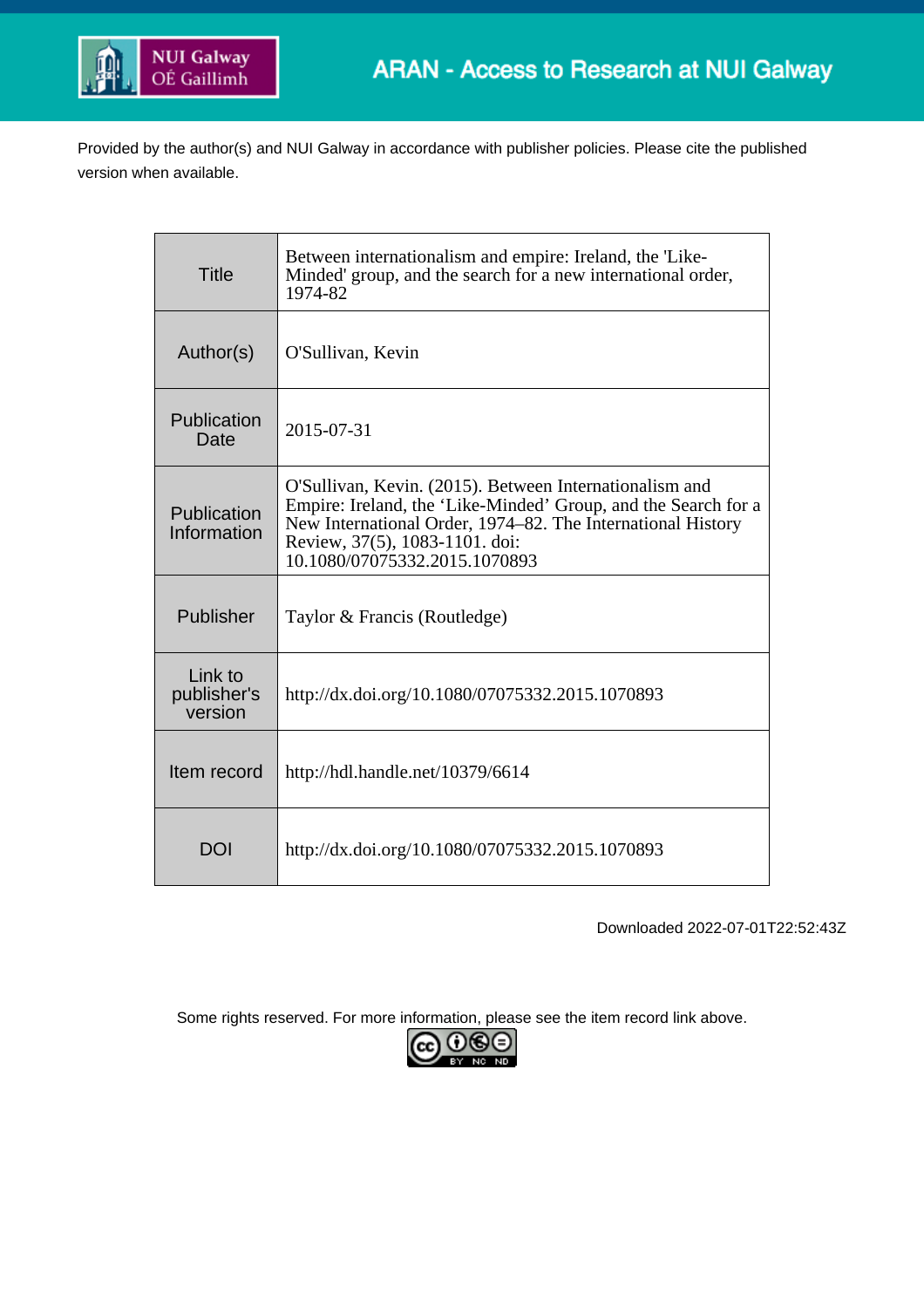# **Between internationalism and empire: Ireland, the 'like-minded' group, and the search for a new international order, 1974-82**

Kevin O'Sullivan

in: *International History Review*, 37:5 (2015), pp. 1083-1101. • doi: http://dx.doi.org/10.1080/07075332.2015.1070893

#### **Abstract**

This article examines the response of a group of small and medium-sized states to the global South's demands for a new international economic order in the 1970s and early 1980s. Reading that experience through the eyes of the group's smallest state, Ireland, it describes the rise of a loosely organised collective whose support for economic justice was based on three pillars: social democracy, Christian justice, and a broadly held (if variously defined) anti-colonialism. Internationalism, and in particular support for the institutions of the United Nations, became another distinguishing feature of 'like-minded' action, and was an attempt by those states to carve out a space for independent action in the Cold War. *Détente* and the decline of American hegemony helped in that respect, by encouraging a more globalist reading of the world order. Once the United States resumed its interventionist policies in the late 1970s, the room for 'like-minded' initiatives declined. Yet the actions of the 'likeminded' states should not be understood solely in terms of the changing dynamics of the Cold War. This article concludes by arguing for the prominence of empire, decolonisation, and the enduring North-South binary in shaping international relations in a postcolonial world.

#### **Introduction**

Jan Pronk had just arrived in Geneva and already he was being asked to explain himself. In August 1980 the newly appointed Deputy Secretary-General of the United Nations Conference on Trade and Development (UNCTAD) sat down with Altaf Gauhar, the editor of *Third World Quarterly*, to outline his vision for international economic and political reform. They began with idealism: Pronk's early career as an academic and his involvement with the Dutch New Left made him eager to 'live up to the ideas which I had advocated', not least a strong sense of identification with 'the underprivileged'.<sup>1</sup> Then came pragmatism: global change, Pronk argued, could only be achieved through co-operation with the major powers and by convincing the global North of the necessity of wide-ranging reform. But when the debate turned to the question of Northern recalcitrance, Gauhar grew increasingly agitated. The World Bank's influential 'basic human needs' approach replaced structural change with 'some concessional programme', he argued. The concept of interdependence – so favoured by progressive elements in the North – was equally 'based on a fallacious concept of mutuality of interest'. By supporting those ideas Pronk merely perpetuated the Northern interventionist regime.<sup>2</sup>

Pronk had heard it all before, of course. As Dutch minister for development co-operation (1973-77), at the United Nations (UN), and as a member of the Independent Commission on International Development Issues (better known by the surname of its chair, former West German chancellor Willy Brandt), Pronk had spent much of the 1970s trying to affect global change. But it was through the 'like-minded' group (LMG) of small and middling-sized

<sup>&</sup>lt;sup>1</sup> J. Pronk and A. Gauhar, 'North-South Dialogue: Jan Pronk', *Third World Quarterly*, iii (1981), 189, 192. <sup>2</sup> Pronk and Gauhar. 'North-South Dialogue, 206-7.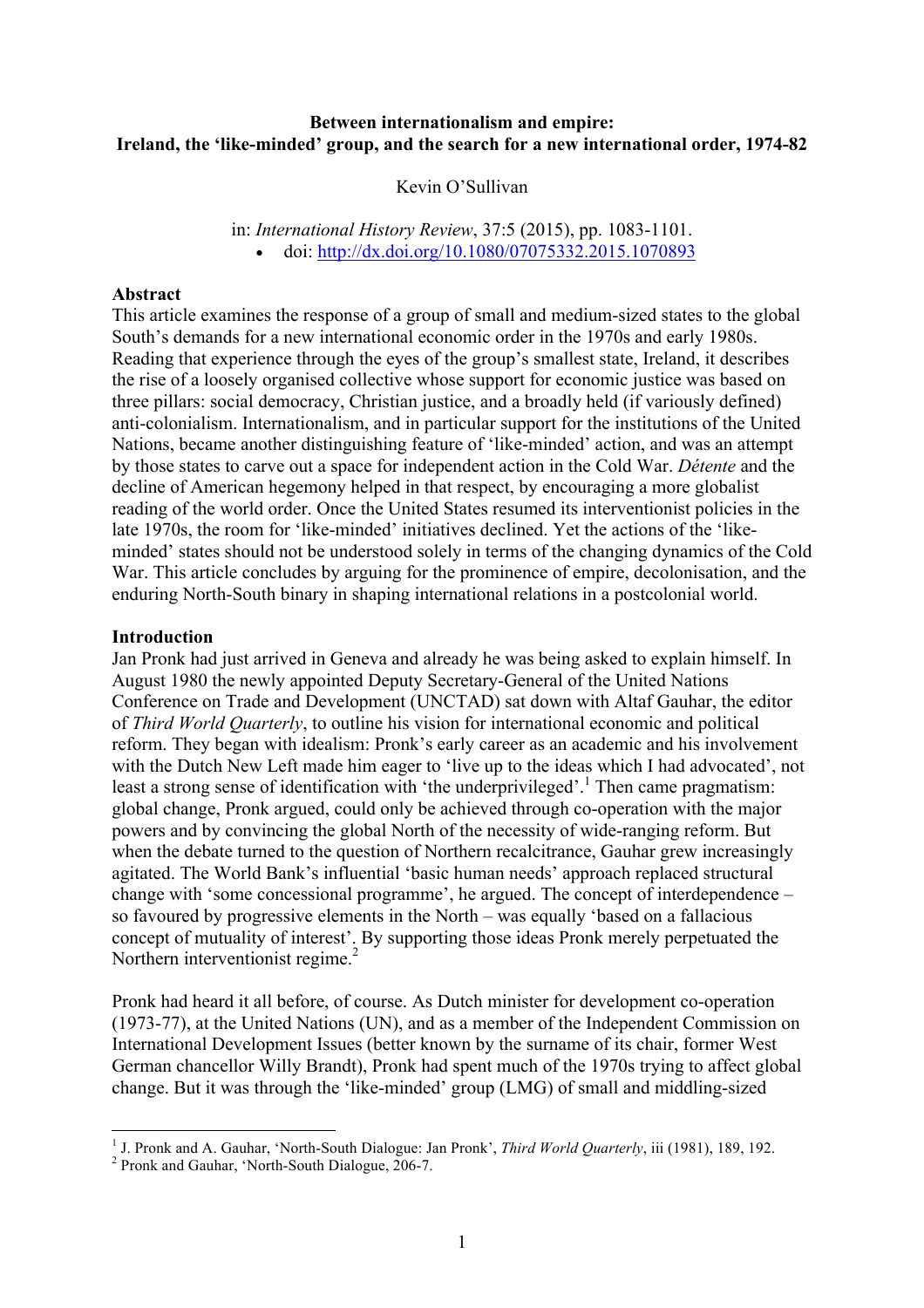Northern states, formed in response to the global South's calls for a New International Economic Order (NIEO) in 1974, that he found the strongest collective expression of his vision for reform.<sup>3</sup> The group's founding members – Britain, Canada, Denmark, the Netherlands, Norway and Sweden – shared Pronk's commitment to equality, internationalism, and the aim of bridging the gap between Southern realities and Northern (particularly American) intransigence on trade. They also suggested a specific role for the LMG in the international order: Pronk, for example, actively courted countries like Ireland that shared a similar 'philosophical approach to Third World problems'.4 By 1982 the group's meetings had expanded to include representatives from Australia, Belgium, Finland, France, and Ireland (British participation ended in 1975). Being 'like-minded' became a badge of identity, of independence (from the protagonists of the Cold War), and of belonging (to a particular peer group). But the LMG, like Pronk, also found it difficult to escape its roots in a Northern-dominated world order. The 'bridge-building activities' that he ascribed to small states proved too little to translate 'support' into 'solidarity' with the global South.<sup>5</sup>

This article explores the aims, actions, and impact of the LMG through the eyes of the group's smallest state, Ireland. It uses the prism of 'like-mindedness' to explore the policies, politics, and identity assumed by successive Irish governments in this period, and what they can tell us about international society in a postcolonial world. The article begins at an important intersection in the post-war era: between the diplomatic muscle of the great powers and the increasingly vocal demands of the South. The grim realities of life after decolonisation generated an energetic debate on economic justice and political reform. The LMG brought a particular Northern voice to that discussion, building on the ideas that had drawn its members together at the League of Nations, the UN, and beyond. But what did it mean to be 'like-minded'? How did the group's members define themselves against the outside world? And why did states like Ireland wish to identify themselves with the 'likeminded' group? The answer presented here is two-fold. LMG's commitment to interdependence, internationalism, and equitable trade staked out the ground for a distinctly 'like-minded' approach to reform. But those beliefs were, in turn, built from some shared traits of their own: social democracy, Christian justice, and a strongly-held (if broadly defined) anti-colonialism.

From those foundations, this article makes two claims about the role of the LMG – and, by extension, small Western states like Ireland – in the post-war order. The first is to see 'likemindedness' as a product of circumstance, namely, a lull in the Cold War. *Détente*, the end of US hegemony, and a growing interest in concepts like 'interdependence' and 'globalism' allowed the LMG to present itself as an alternative to the major industrial powers (particularly Britain, West Germany, and the United States). By distancing themselves from that capitalist core, states like Ireland hoped to construct an alternative diplomatic space that was, to borrow from Gerard McCann's reading of the Indian case, '*in* the Cold War, but not

<sup>&</sup>lt;sup>3</sup> For an introduction to the LMG, see A. J. Dolman, 'The Like-Minded Countries and the New International Order: Past, Present and Future Prospects', *Cooperation and Conflict*, xiv (1979), 57-85; and Asbjørn Løvbræk, 'International Reform and the Like-Minded Countries in the North-South Dialogue, 1975-1985' in Cranford Pratt (ed), *Middle Power Internationalism: The North-South Dimension* (Kingston, ON: McGill-Queen's University Press, 1990), 25-68.<br><sup>4</sup> Note by Connolly of a meeting with the Dutch Ambassador, 22 Apr. 1977, [National Archives of Ireland,

Dublin], D[epartment of] F[oreign] A[ffairs Files] 2008/79/2893. <sup>5</sup> Pronk and Gauhar, 'North-South Dialogue', 193-4.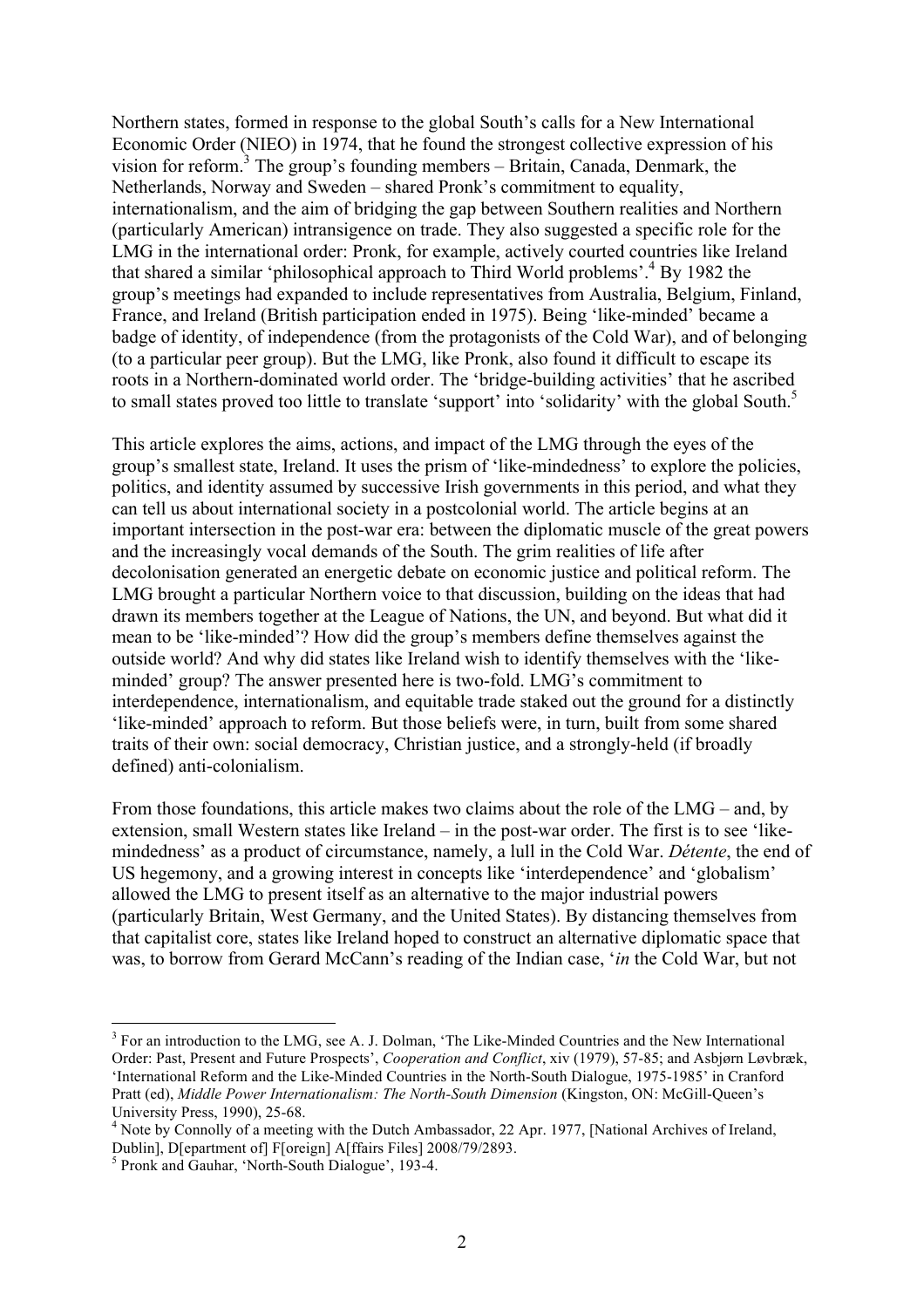*of* it'.<sup>6</sup> In that they succeeded – but only to a point. The return of American interventionism in the late 1970s rendered 'like-minded' voices less and less important.

Once we exchange that 'Cold War lens' for a North-South one, however, the story becomes more complicated.<sup>7</sup> The 'like-minded' states engaged progressive moral interests in a manner that went beyond any easy description of power in a bipolar world. They spoke about justice, equality, and the importance of the UN agencies in the pursuit of the NIEO. But their support for international institutions by implication identified them with a particular worldview. However much Ireland wished to present itself as a 'bridge' between the North and the postcolonial South, it could not escape its origins in a world culture built on a liberal internationalism that shaped their understanding of the international order. Understanding that relationship, and its consequences, provides us with an important window on the inherent power structures of the international community in the postcolonial world. The various hats that the 'like-minded' states assumed in their role as advocates for economic justice, and the places they wore them (the European Community (EC), the Organisation for Economic Cooperation and Development (OECD), the UN) conditioned them to act simultaneously as advocates of Northern progressivism and as belonging to a particular world order. By unravelling the meaning behind that process we can test how that vision was re-packaged and sublimated within even the most outwardly sympathetic of visions of a new international order.

## **The birth of the 'like-minded' group**

The LMG was born into a global development environment transformed.<sup>8</sup> The story began with the creation of UNCTAD – 'the economic arm of the Third World' – in 1964, with Argentine economist Raul Prebisch at its helm.<sup>9</sup> UNCTAD's concern with fair commodity pricing, equitable trade, and the control of primary goods stimulated a growing debate about the structures of the postcolonial world order. The run-up to its first meeting in Geneva spawned the Group of 77 (G77) states, an outspoken advocate for radical reform. But UNCTAD also provided the catalyst for Northern engagement with the question of economic and political justice. At its second conference, in New Delhi in 1968, Nordic and Dutch interests coalesced around the question of global inequality. Four years later, those same states found that their common voting patterns at the Santiago UNCTAD, along with their willingness to listen to the South's demands, marked them out as the most advanced among

 $8$  For a history of foreign aid, humanitarianism, and development in the post-1945 period, see M. Barnett, *Empire of Humanity: A History of Humanitarianism* (Ithaca, NY: Cornell University Press, 2011); C. Lancaster, *Foreign Aid: Diplomacy, Development, Domestic Politics* (London: Chicago University Press, 2007); D. Lumsdaine, *Moral Vision in International Politics: The Foreign Aid Regime, 1949-1989* (Princeton, NJ: Princeton University Press, 1993); T. B. Olesen, H. Pharo, and K. Paaskesen (eds), *Saints and Sinners: Official Development Aid and its Dynamics in a Historical and Comparative Perspective* (Oslo: Akademika Forlag, 2013); H. Pharo and M. P. Fraser (eds), *The Aid Rush: Aid Regimes in Northern Europe During the Cold War* (Oslo: Oslo Academic Press, 2008); and G. Rist, *The History of Development: From Western Origins to Global* 

<sup>&</sup>lt;sup>6</sup> G. McCann, 'From Diaspora to Third Worldism and the United Nations: India and the Politics of Decolonising Africa', *Past and Present*, suppl. viii (2013), 260.<br><sup>7</sup> M. Connelly, 'Taking Off the Cold War Lens: Visions of North-South Conflict During the Algerian War for

Independence', *American Historical Review*, cv (2000), 739-69. On the need to think beyond the Cold War, see also E. Manela, 'A Pox on your Narrative: Writing Disease Control into Cold War History', *Diplomatic History*,

<sup>&</sup>lt;sup>9</sup> V. Prashad, *The Poorer Nations: A Possible History of the Global South* (London: Verso, 2012), 2.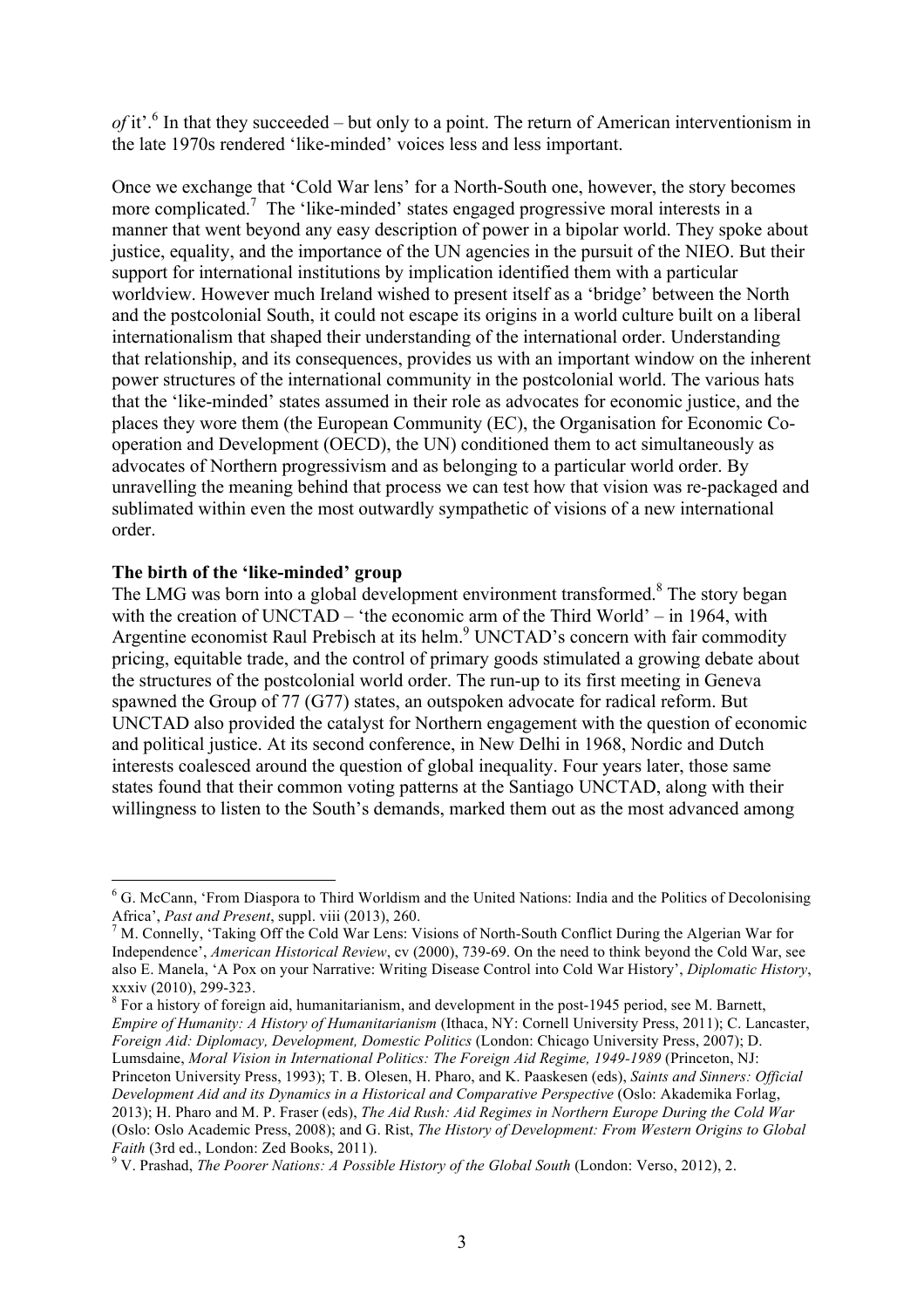their Northern peers. By then, however, they were no longer on their own. The Canadian government, for example, had 'endorsed many of [the G77's] demands' by  $1971$ .<sup>10</sup>

Co-operation among the Nordic states, and between those countries and their wider peer group, was nothing new, of course. At the League of Nations and in the first two decades of the UN, those countries worked behind the scenes to converse, collaborate and informally exchange information and views. In the late 1950s and early 1960s that circle extended to include Ireland, which had recently arrived at the UN (it joined in 1955), and Canada – both equally outspoken advocates for justice, peace and collective security. It was a formative period for the Irish state. Successive Irish governments made great virtue of what Ben Tonra termed the state's 'global citizen' identity: committed to peacekeeping, collective security, the UN institutions, and international law.<sup>11</sup> The Third World played an important role in that process. In the late 1950s and early 1960s Irish support for decolonisation became an expression of the state's independence (from the great powers) and its anti-colonial roots. The rise of the Afro-Asian bloc tempered that influence in the following decade, but the Irish, like their future partners in the LMG, found new ways to express their 'progressiveness' on the world stage. In the corridors and committees of New York that informal 'fire brigade' – a term bestowed upon the group by UN watchers – became known for its internationalism and its outspokenness on decolonisation, peacekeeping, apartheid and, later, foreign aid.<sup>12</sup>

A growing awareness of the difficulties faced by the South strengthened that commitment still further. In 1969 the World Bank Commission on International Development published *Partners in Development*, an attempt to take stock of economic 'progress' in a post-imperial world. The results were not good. More than two decades of foreign aid had failed to produce the sought-after benefits for the South. Support for the concept in the North had also begun to flag: 'In some of the rich countries its feasibility, even its very purpose, is in question. The climate surrounding foreign aid programmes is heavy with disillusion and distrust … we have reached a point of crisis.<sup>'13</sup> Yet the stark reality of the Commission's findings meant that the South's problems could no longer be so readily ignored. Foreign aid programmes grew larger, more 'professionalised', and more institutionalised in its aftermath. The World Bank's 'basic human needs' programme, initiated in 1973, shaped a new vogue for poverty-focussed development.<sup>14</sup> The EC also stepped up its commitments, citing an increased awareness of 'its responsibilities towards all developing countries'.<sup>15</sup> Added to those trends was an

<sup>&</sup>lt;sup>10</sup> D. Morrison, *Aid and Ebb Tide: A History of CIDA and Canadian Development Assistance* (Waterloo, ON: Wilfrid Laurier Press, 1998), 104.

<sup>&</sup>lt;sup>11</sup> B. Tonra, *Global Citizen and European Republic: Irish Foreign Policy in Transition* (Manchester: Manchester University Press, 2012). See also N. Dorr, *Ireland at the United Nations: Memories of the Early Years* (Dublin: Institute of Public Administration, 2010); M. Kennedy and D. McMahon (eds), *Obligations and Responsibilities: Ireland and the United Nations, 1955-2005* (Dublin: Institute of Public Administration, 2005); and J. M. Skelly, *Irish Diplomacy at the United Nations 1945-1965: National Interests and the International* 

<sup>&</sup>lt;sup>12</sup> See K. O'Sullivan, *Ireland, Africa and the End of Empire: Small State Identity in the Cold War, 1955-75* (Manchester: Manchester University Press, 2012); and K. O'Sullivan, "Ah, Ireland. The Caring Nation": Foreign Aid and Irish State Identity in the Long 1970s', *Irish Historical Studies*, xxxviii (2013), 476-91. 13 World Bank. Commission on International Development, *Partners in Development: Report of the* 

*Commission on International Development* (London: Pall Mall Press, 1969), 4.<br><sup>14</sup> For an introduction to the World Bank and the norm of 'basic needs', see M. Finnemore, *National Interests in* 

*International Society* (Ithaca, NY: Cornell University Press, 1996), 89-127.<br><sup>15</sup> Commission of the European Communities, *Memorandum on a Community Policy on Development Co-*

*operation* (Luxembourg: Office for Official Publications of the European Communities, 1972), 15.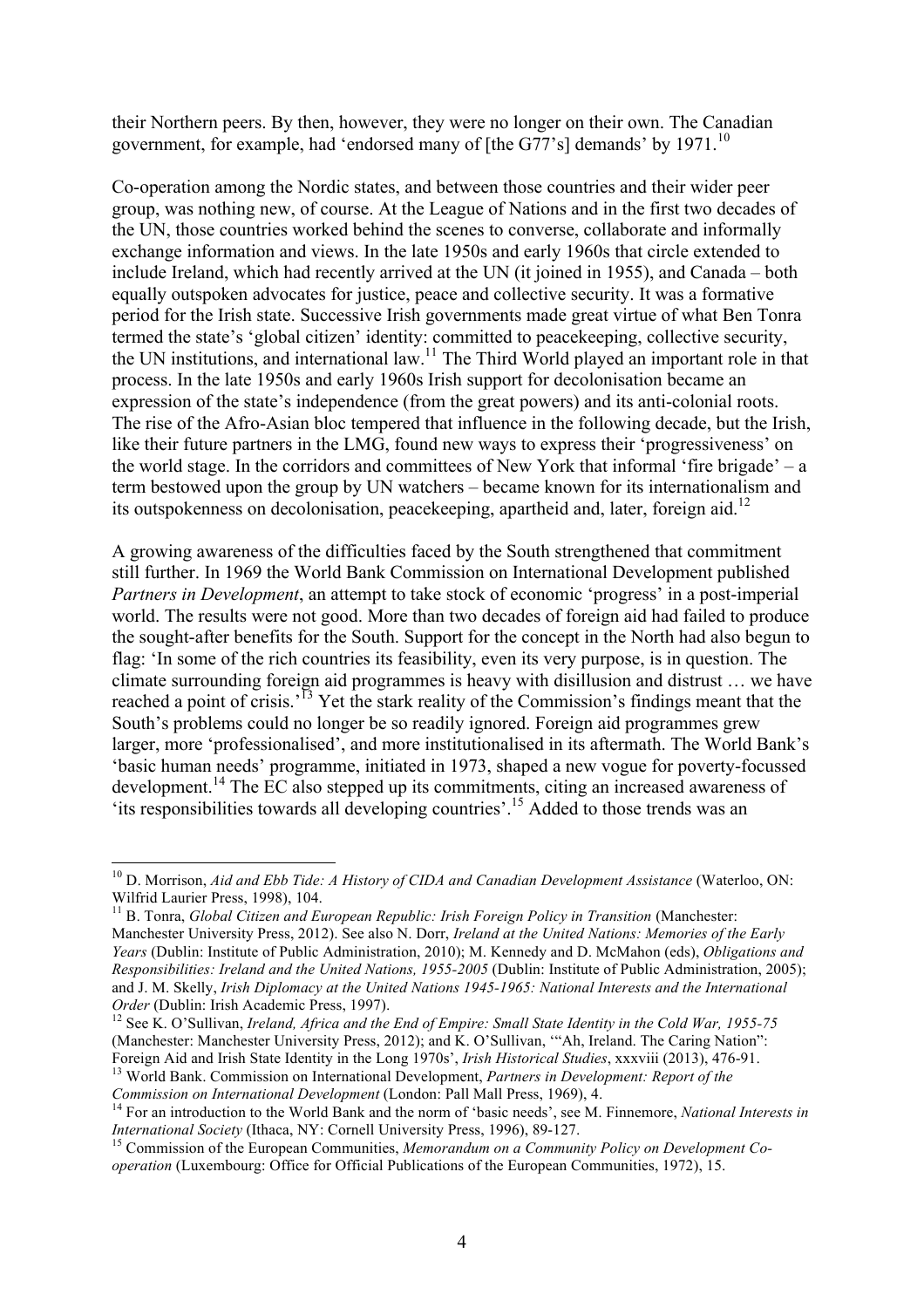explosion in non-governmental activity that drew Northern publics ever more closely into the world of development aid.<sup>16</sup>

The backdrop to this re-orientation of Northern responsibilities was the increased fragility of the prevailing international order. A meeting of the Non-Aligned Movement (whose membership overlapped considerably with the G77) at Algiers in 1973 declared the Second UN Development Decade a failure and called for a Special Session of the General Assembly to deal with the growing difficulties faced by the South. They got their wish. Convened in spring of the following year, the Assembly voted to adopt the G77's proposals for an NIEO: a more equitable spread of trade, wealth and welfare; major structural reforms in both political and economic spheres; the restructuring of raw materials flows and prices; and the redistribution of power at international financial institutions like the International Monetary Fund and the World Bank.<sup>17</sup> Those demands were non-binding. But they nonetheless marked a high-point in the Southern challenge to the postcolonial world order. Their impact was enhanced by the fall-out from the oil crisis in the North. In Northern Europe and North America, and particularly in the more vulnerable economies of small and medium-sized states, economic malaise was transformed from a national or regional ailment to a global one – and one that needed to be attended to in that light. In May 1975, for example, Irish minister for foreign affairs Garret FitzGerald told an OECD Ministerial Council meeting that '[o]ur problem now is to come to grips with the need to replace belatedly this one-sided situation by a balanced and equitable relationship, freely negotiated with our partner trading countries of the developing world'.<sup>18</sup> By then the Finnish government had also come out in support of the  $NIEO.<sup>19</sup>$ 

Jan Pronk immediately capitalised on that combination of the G77's stridency and growing Northern concern. By the mid-1970s the Dutch minister for development co-operation had become increasingly convinced that the preconditions were in place for a fundamental shift in the global order. The economic crisis had generated four broadly-held realisations, he argued: that change was already underway; that new guidelines were needed on global trade; that direct negotiations were necessary between the North and the South; and that questions should be asked immediately at all levels (local, national, regional, and global) of the international system.<sup>20</sup> In 1974 Pronk organised a meeting to discuss those issues on the fringes of the Sixth Special Session of the UN. The following spring he took that initiative a step further, inviting representatives from Britain, Denmark, Norway, and Sweden to The Hague to seek out a common platform on the question of global economic reform. That first meeting of the LMG was informal and its atmosphere exploratory, but it was based on a set of broadly held objectives: what Pronk later termed the need for greater political will, less

<sup>&</sup>lt;sup>16</sup> See, for example, the pattern in Britain, where increased spending on NGOs mirrored increased public interest in disaster relief: M. Hilton, N .Crowson, J-F. Mouhot, and J. McKay, *A Historical Guide to NGOs in Britain:* 

<sup>&</sup>lt;sup>17</sup> For an introduction to the NIEO, see V. Ogle, 'State Rights Against Private Capital: The "New International Economic Order" and the Struggle Over Aid, Trade, and Foreign Investment, 1962-1981', *Humanity*, v (2014), 211-34; and the recent special issue of *Humanity* on that subject: *Humanity*, vi (2015).<br><sup>18</sup> 'Text of Statement by Minister for Foreign Affairs, Dr Garret FitzGerald T.D. Delivered at the OECD

Ministerial Council Meeting in Paris on 28th May, 1975', NAI, DFA 2007/111/1005. <sup>19</sup> K. Kiljunen, 'Finnish Development Cooperation: Policy and Performance' in O. Stokke (ed), *European* 

*Development Assistance: Volume I – Policies and Performance* (Oslo: Norwegian Institute of International Affairs, 1984), 156.

<sup>20</sup> M. Dierikx, 'Developing Policy on Development: The Hague, 1945-1977', in Pharo and Fraser (eds), *Aid Rush*, 244.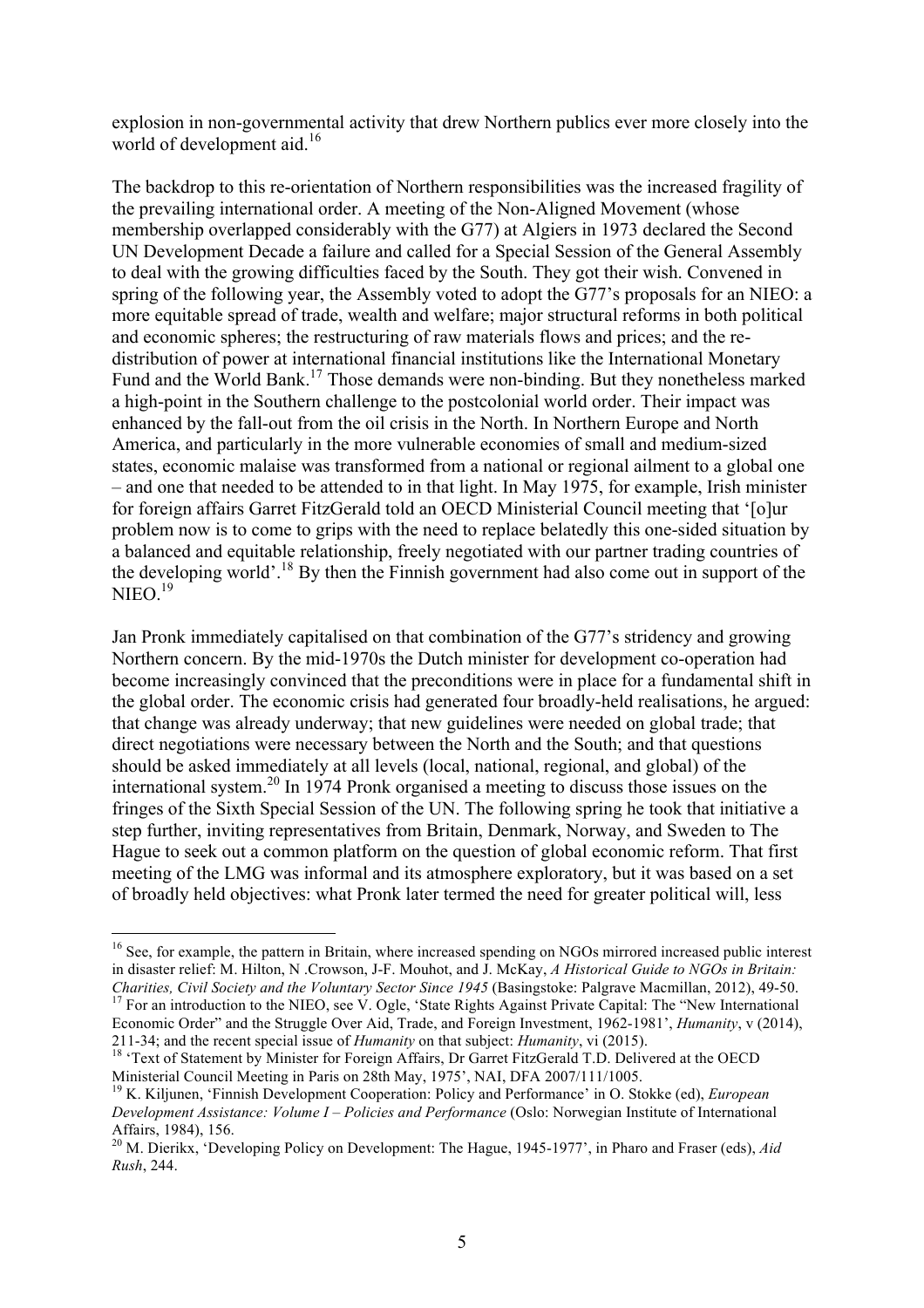short-sightedness, and a recognition of the need for change within the North.<sup>21</sup> It also set a precedent for the expanded discussions to come. When the group met again on the margins of the Seventh Special Session in September 1975 the incremental advances won by the reformists convinced Pronk and his Norwegian counterpart Thorvald Stoltenberg to find a regular space for conversation and (they hoped) co-ordination of their approach.

The Swedish government obliged, inviting the group's members, along with Canada, to continue their discussions at a meeting in Stockholm in November 1975. It was the last time the British government was formally invited – prompting a sigh of relief from some of its officials who had always been suspicious of the 'wilder ideas' of the Dutch and the Swedish governments – but it also marked the real consolidation of the LMG as part of the international diplomatic calendar.<sup>22</sup> In September 1976 officials from Belgium, Denmark, Finland, the Netherlands, Norway and Sweden met in Oslo to discuss areas of common concern in the unfolding global crisis. Over the following six years the group's membership expanded to include representation from Austria, Canada (back in the fold) and Ireland (1977), Australia (1980), and – following the election of a Socialist-led government – France (1981). Its programme changed too, to reflect the shifting priorities of the G77 and the North-South Dialogue. The group even extended its remit on two occasions – both hosted by Norway, in April 1981 and October 1982 – to include wide-ranging discussions with representatives from the G77, the United Nations (UN) and the General Agreement on Tariffs and Trade (GATT). What remained, however, was the LMG's informal, open-ended form. Discussions were short (generally lasting only one day) and deliberately 'seminar-like and inconclusive'.<sup>23</sup> The group's conclusions were equally non-binding, and any attempt to develop 'like-minded' position papers, or to evolve into a functioning pressure group, was rejected out of hand by the collective's more moderate members (Ireland among them). In May 1982, for example, a Dutch attempt to bring 'like-minded' representatives in Paris together prior to an OECD Development Assistance Committee (DAC) debate on the future of the UN Development Programme met with failure. Nine months later the group's regular meeting in The Hague underlined its preference for a more flexible approach: 'Defining our mandate would be "like trying to grasp rainbows" and our mediating role would be diminished<sup>324</sup>

## **The roots of 'like-mindedness'**

That niggling reluctance to conform offered a strong reminder that the LMG was a broad church. But it was one, nonetheless, that had a common ethos at its core. From the moment the Nordic states and the Netherlands found common ground in New Delhi in 1968, it became abundantly evident that they shared a distinct approach to economic reform. That worldview was captured succinctly in the guiding principle of the LMG: 'moral commitment to Third World development and, as a corollary, a positive approach to the creation of a more just and equitable world economic order'.<sup>25</sup> It was also visible in the Jan Pronk-led expansion of the group in the mid-1970s. Dutch efforts to persuade Garret FitzGerald and the Irish

<sup>&</sup>lt;sup>21</sup> Pronk and Gauhar, 'North-South Dialogue', 200-1.<br><sup>22</sup> Young to Williams, 22 Sept. 1975, [Kew, United Kingdom National Archives], O[verseas] D[evelopment

Ministry Files] 33/168.<br><sup>23</sup> 'The Common Fund', undated note [1978?], NAI, DFA 2009/120/1595.<br><sup>24</sup> The Swedish delegate to the LMG, paraphrased in 'Meeting of Like-Minded Countries, The Hague, 23/24<br>February 1983', NAI, DF

<sup>&</sup>lt;sup>25</sup> DFA note, 'Question of Irish Attendance at an Informal Meeting on International Development Co-operation to be held at Copenhagen on 31st August 1977', NAI, DFA 2008/79/2893.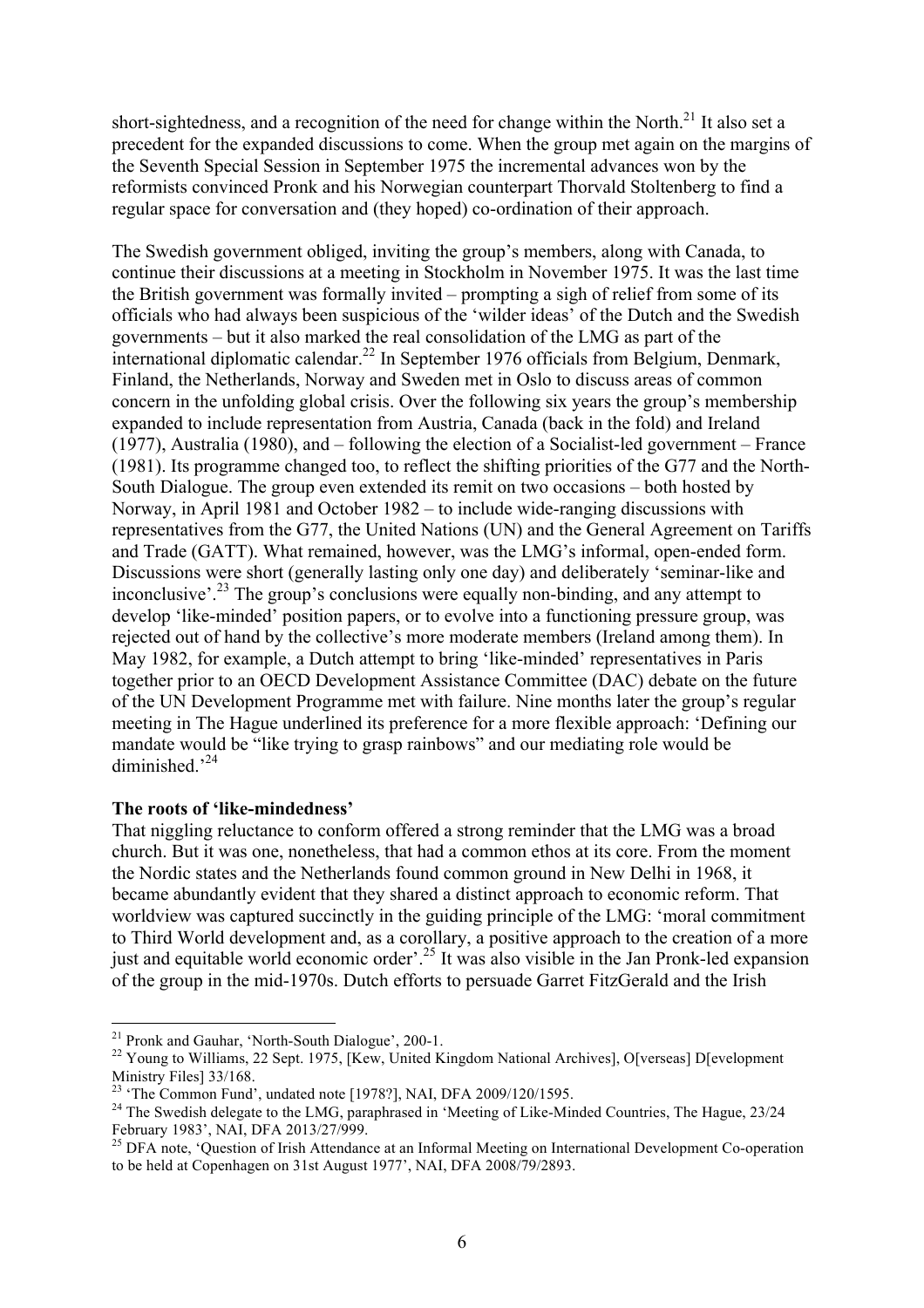government to join the LMG in 1977 turned on the argument that 'Ireland should not be lost … Pronk was convinced that in [its] philosophical approach to Third World problems [Ireland was] in a unique position among developed countries and had therefore a vital moral role to play'.<sup>26</sup> The Irish could certainly lay claim to support the LMG's goals. Although the state's official aid programme was created only in 1974, the country had a growing nongovernmental sector (with a longer Christian missionary heritage to back it up) and had been an active supporter of decolonisation, anti-apartheid and human rights since the late 1950s. It had also developed a strong track record on the question of economic reform. In September 1975 FitzGerald told the Seventh Special Session of the UN of his disdain for global economic practices in the post-independence era: resources had increasingly been transferred 'in the wrong direction, not from the rich towards the poor but from the poor towards the rich'.<sup>27</sup> At the EC he was equally forthright in stressing the 'disastrous effect' the global economic crisis had on the poorest countries of the global South.<sup>28</sup> And those views were common across the political spectrum. Speaking at a public meeting in Dublin in September 1977, FitzGerald's successor (and political opponent) Michael O'Kennedy underlined his government's recognition of 'the just and realistic demands of the Third World'.<sup>29</sup>

On its own that openness to economic reform might have been enough to distinguish the LMG from its counterparts in the North. But what separated it in international terms – from the G77, for example, or from the Eastern bloc – were the three pillars on which 'likemindedness' was based: social democracy, Christianity, and anti-colonialism. They were not evenly shared – the Irish relied more on the language of Christian justice and a disdain for empire, for example, than interventionism born of the welfare state – but together they help to explain the LMG's deep-rooted commitment to global reform. The first pillar, a welfareinspired vision of equality and the re-distribution of wealth on a global scale, was closest to the hearts of the group's founding member states. When Jan Pronk outlined his worldview to Altaf Gauhar in 1980, he did so by referring directly to a group of progressive, centre-left politicians that had driven the social democratic agenda in Northern Europe in the previous decade, including Olof Palme (Swedish prime minister, 1969-76) and Pronk's personal friend Judith Hart (British minister for Overseas Development, 1974-75, 1977-79).<sup>30</sup> To them he might easily have added the 'like-minded' collaborators who shared his vision of a socially responsible redistribution of wealth and a complete re-articulation of the global order. Sympathy for the NIEO and economic equality followed a well-documented pattern, in which belief in the welfare state translated directly into spending on foreign aid.<sup>31</sup> As Norwegian

<sup>&</sup>lt;sup>26</sup> Note by Declan Connolly of a meeting with the Dutch Ambassador, Dublin, 22 Apr. 1977, NAI, DFA 2008/79/2893.

<sup>&</sup>lt;sup>27</sup> 'Text of Address by the Minister for Foreign Affairs, Dr Garret FitzGerald, T.D., at the Seventh United Nations Special General Assembly Devoted to Development and International Economic Co-operation, 4th

September, 1975', NAI, DFA 2009/120/427.<br><sup>28</sup> 'European Council 1-2 December 1975. Speaking Note on Item 7 – Aid to Developing Countries:<br>Harmonisation on [sic] Community and National Policies', NAI, DFA 2007/111/1706.

<sup>&</sup>lt;sup>29</sup> 'Speech Made by the Minister for Foreign Affairs Mr Michael O'Kennedy, T.D., at the Comhlámh Open Forum, on 5 September, 1977, at the John Player Theatre', NAI, DFA 2008/79/2937.

<sup>&</sup>lt;sup>30</sup> Pronk singled them out as examples of 'politicians who have a longer-term view' (Palme) and 'political will' (Hart); Pronk and Gauhar, 'North-South Dialogue', 200.<br><sup>31</sup> See, for example, A. Noël and J-P. Thérien, 'From Domestic to International Justice: The Welfare State and

Foreign Aid', *International Organization*, xlix (1995), 523-53; T. B. Olesen, H. Pharo, and K. Paaskesen, 'Conclusion: Aid Norms, Foreign Policy and the Domestic Context' in Olesen, Pharo, and Paaskesen (eds), *Saints and Sinners*, 329-66; and O. Stokke, 'The Determinants of Aid Policies: Some Propositions Emerging from a Comparative Analysis' in O. Stokke (ed), *Western Middle Powers and Global Poverty: The*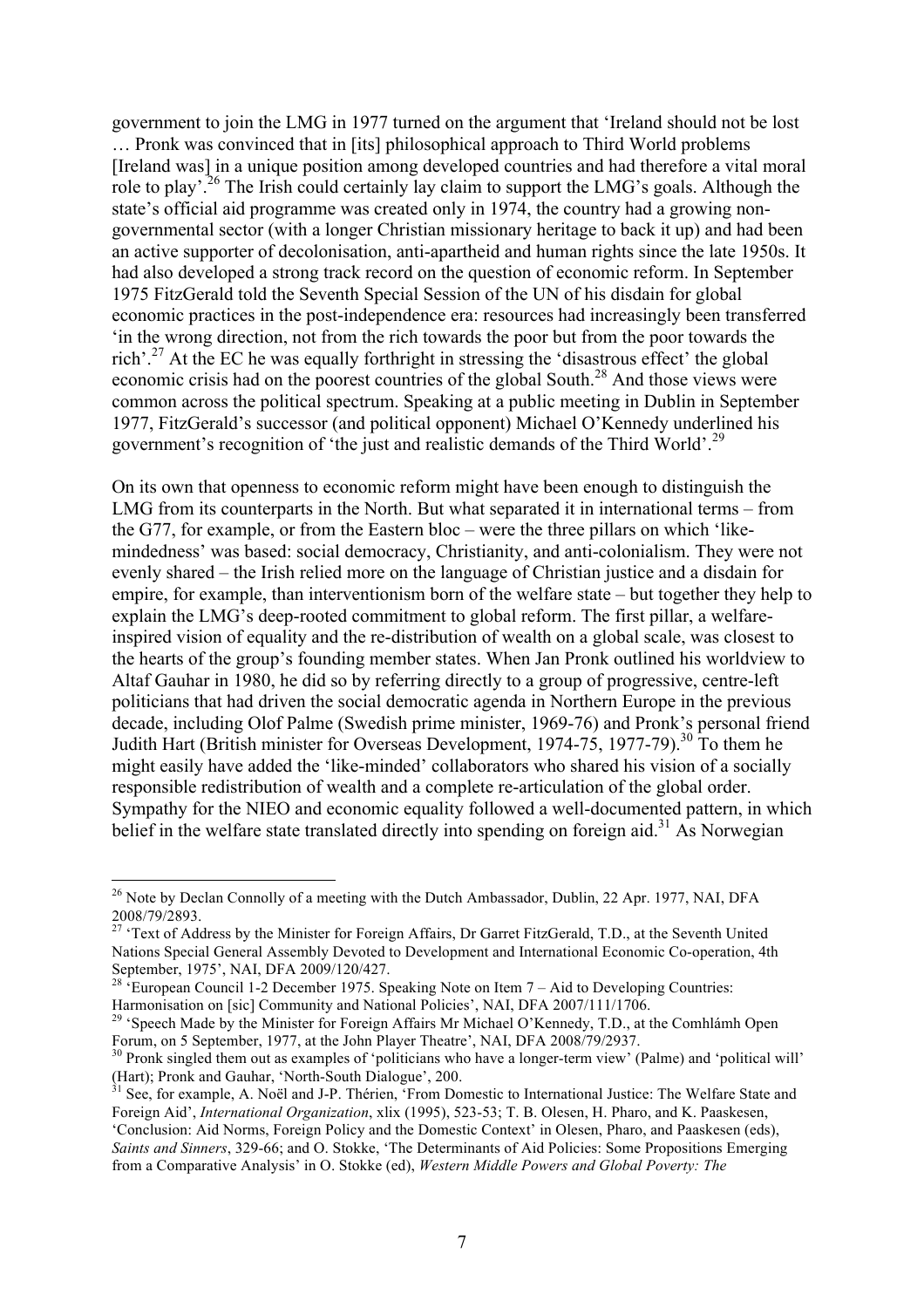State Secretary Johan Jørgen Holst told an expanded LMG meeting in April 1981, '[t]he values to which we subscribe as Norwegians we must also subscribe to as citizens of the world, and as human beings. True solidarity cannot be confined to one nation or one region. It must encompass all, particularly those who suffer injustice and domination.<sup>32</sup>

That social democratic commitment was less distant from the second pillar of the LMG approach – its Christian worldview – than it might initially appear. The Nordic aid programmes that grew up in the 1950s followed the paths of missionaries in their choice of recipients. Much of the non-governmental sector in Northern Europe was also faith-based or at least had religious-inspired roots. But it was through the language of justice that the Catholic and Protestant churches provided the most enduring contribution to the debate on reform. Inspired by UNCTAD and the growing debate on the international economic order, from the mid-1960s the Catholic Church began to emphasise the virtues of solidarity with the South.33 Pope Paul VI's 1967 encyclical *Populorum Progressio* (on 'human development'), the creation of the Catholic Commission for Justice and Peace in the same year, and the rise of liberation theology, were all evidence of a more rigorous engagement with reform. A parallel move within the Protestant churches – what Michael Taylor later described as the belief that the poor 'have a right to something more than condescending gifts provided from a surplus to which the wealthy often have little right' – added additional weight to that discourse, not least through the umbrella World Council of Churches.<sup>34</sup>

The cumulative effect was to widen the discursive space on global reform. That shift was particularly important in a country like Ireland – with little or no social democratic tradition to speak of. John Kelly, the minister in charge of development policy, told a conference in Dublin in 1976 that Irish attitudes to economic reform had their foundations in 'the dictates of Christian charity and human fellow-feeling'.<sup>35</sup> The country's influential non-governmental sector reinforced that understanding in popular discourse. When Trócaire (the official aid agency of the Irish Catholic hierarchy) spoke of the potential benefits to Ireland of 'a more truly liberal approach to the negotiations between rich and poor', it borrowed directly from the language of Pope Paul VI and the Catholic Synod of Bishops' 1971 document, *Justice in*  the World.<sup>36</sup> The same sensibilities were visible in the country's more secular nongovernmental organisations (NGOs). Gorta, for example, channelled approximately 80 per cent of its resources to projects run by missionaries – Catholic and Protestant – and framed its approach in a manner familiar in the Irish context: 'if we remember we are Christian, we

 $\overline{a}$ 

*Determinants of the Aid Policies of Canada, Denmark, the Netherlands, Norway and Sweden* (Uppsala: Scandinavian Institute of African Studies, 1989), 275-322.<br><sup>32</sup> 'Meeting of "Like-Minded" Developed and Developing Countries at Bolkesjø Hotel, 4-6 April 1981: Opening

Statement by State Secretary Johan Jørgen Holst', NAI, DFA 2012/59/1455.<br><sup>33</sup> For a discussion of Catholic concepts of development, see I. Linden, 'The Language of Development: What

are International Development Agencies Talking About?' in G. Clarke and M. Jennings (eds), *Development, Civil Society and Faith-Based Organisations: Bridging the Sacred and the Secular* (Basingstoke: Palgrave Macmillan, 2008), 72-93.<br><sup>34</sup> M. Taylor, *Not Angels But Agencies: The Ecumenical Response to Poverty – A Primer* (London: SCM Press,

<sup>1995), 48.</sup>

<sup>&</sup>lt;sup>35</sup> 'John Kelly T.D., Parliamentary Secretary to the Taoiseach and to the Minister for Foreign Affairs, Speaking at a Day Conference on the Third World; Holy Ghost Missionary College, Kimmage Manor, Dublin; Wednesday 26 May, 1976, 9 pm', NAI, DFA 2007/111/1005.

<sup>&</sup>lt;sup>36</sup> Common Fund: A Fair Deal For All Fund', *One World*, Christmas 1977.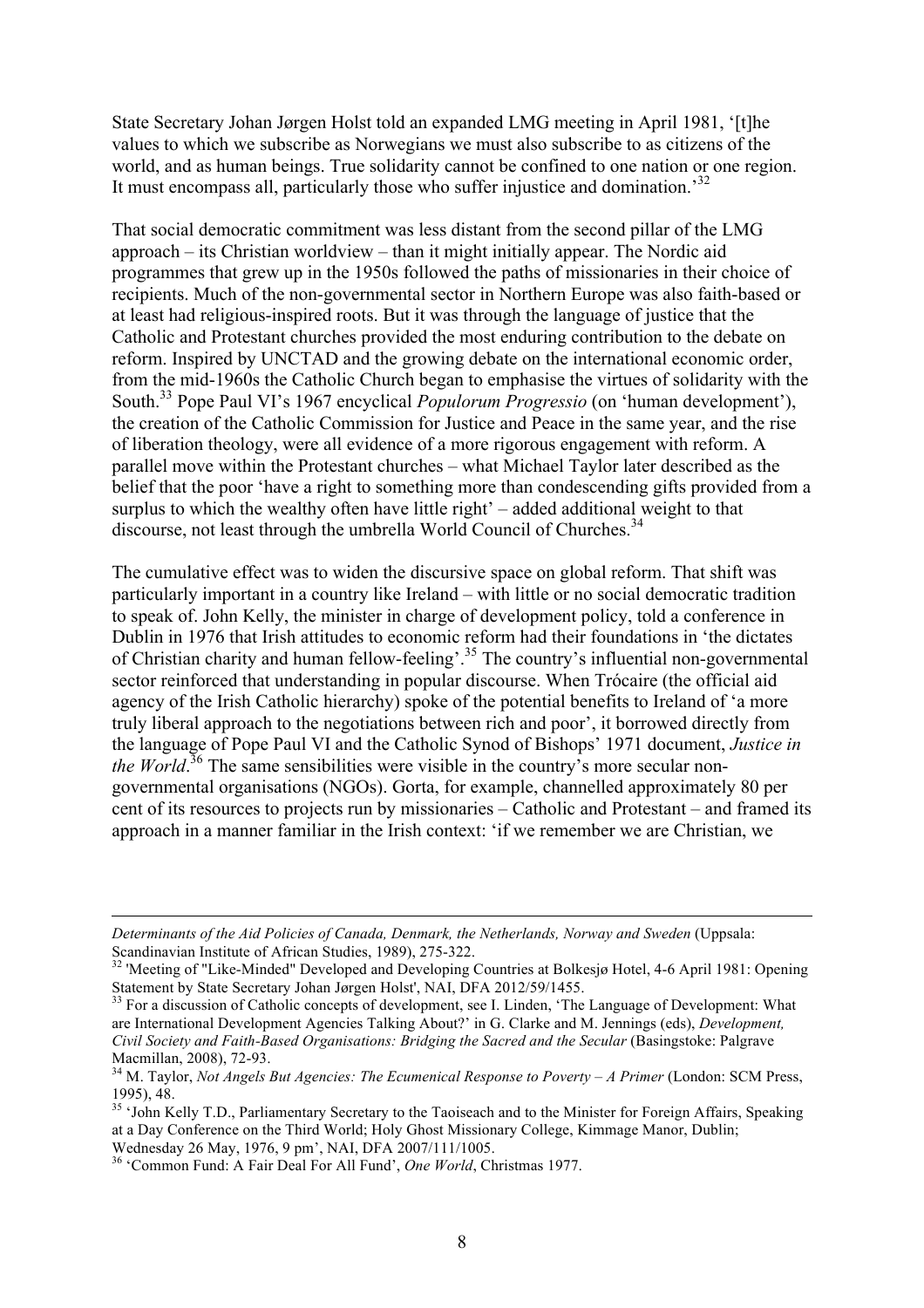would recognise that it is our duty and privilege to be able to go and help those in the Third World<sup>, 37</sup>

The pursuit of justice was not enough, however, to differentiate the LMG's members from their counterparts elsewhere in the North. The development sectors in Britain and the United States, for example, were equally indebted to a faith-based vision of reform. Nor was social democracy the sole preserve of the 'like-minded' states: West Germany had a strong commitment to social democracy but little interest in conceding to the NIEO. What distinguished the LMG instead was the combination of social democratic and/or Christian justice with the third pillar of 'like-mindedness': anti-colonialism. That concept again had deep roots. The 'fire brigade' spent much of the 1950s and 1960s promoting the right to selfdetermination, particularly at the Fourth Committee of the UN, before turning their attentions to foreign aid. By the early 1970s the Dutch and Nordic governments were providing increasing support – metaphorical and material – to liberation movements in southern Africa in the form of humanitarian aid.<sup>38</sup> Those sentiments translated easily into the rejection of neocolonial dominance that was at the heart of the NIEO.

Anti-colonialism was taken a step further in the Irish case. While the Nordic states and Canada made much of their 'special role' as non-imperial powers (conveniently sidestepping questions about the minorities within their own borders), the Irish proudly wore the badge of common experience to emphasise their connection with the South. Not only had they 'no colonial interests to defend', they contended, 'our own development has been of recent origin'.<sup>39</sup> The decolonisation process in the 1950s and 1960s brought that identity to the forefront, leading successive Irish governments to define their country's world role according to its own experience of colonial rule. In the 1970s it was re-articulated in support for the principle of economic reform. Garret FitzGerald, both in his background – his father had fought in the Irish War of Independence and was Ireland's first minister for external affairs, while FitzGerald himself had been actively involved with anti-apartheid and a variety of other causes – and in his politics, exemplified that approach. His address to the Seventh Special Session spoke not only of 'neo-colonial exploitation' but also in terms of the empathy that the Irish government and its people felt for the plight of the South: 'it is only within the past forty years that we ourselves have achieved a measure of industrialisation, still unfortunately inadequate to meet our full economic needs and to provide employment for all our people<sup>'.40</sup> The theme of empathy remained a constant in the Irish response to the North-South Dialogue. David Andrews, the minister in charge of development policy, told the UNCTAD meeting in Manila in May 1979 that the Irish knew 'only too well from our own

<sup>37</sup> Gorta chief executive Ronald Smiley, quoted in Ray Comiskey, 'Ronald Smiley', *The Irish Times*, 28 Aug. 1982.

<sup>&</sup>lt;sup>38</sup> For an introduction to Nordic support for southern Africa, see the Nordic Africa Institute series of publications on that subject: T. L. Eriksen (ed), *Norway and National Liberation in Southern Africa* (Uppsala: Nordiska Afrikainstitutet, 2000); C. M. Morgenstierne, *Denmark and National Liberation in Southern Africa: A Flexible Response* (Uppsala: Nordiska Afrikainstitutet, 2003); T. Sellström, *Sweden and National Liberation in Southern Africa: Volume I – Formation of a Popular Opinion (1950-1970)* (Uppsala: Nordiska Afrikainstitutet, 1999); T. Sellström, *Sweden and National Liberation in Southern Africa: Volume II – Solidarity and Assistance (1970-1994)* (Uppsala: Nordiska Afrikainstitutet, 2002); and I. Soiri and P. Peltola, *Finland and National Liberation in Southern Africa* (Uppsala: Nordiska Afrikainstitutet, 1999).<br><sup>39</sup> 'Address by the Parliamentary Secretary to the Taoiseach and to the Minister for Foreign Affairs, Dr John

Kelly, T.D., to the Confederation of Irish Industry, Thursday, 11 March 1976', NAI, DFA 2008/79/2836.<br><sup>40</sup> 'Text of Address by the Minister for Foreign Affairs, Dr Garret FitzGerald, T.D., at the Seventh United

Nations Special General Assembly Devoted to Development and International Economic Co-operation, 4th September, 1975', NAI, DFA 2009/120/427.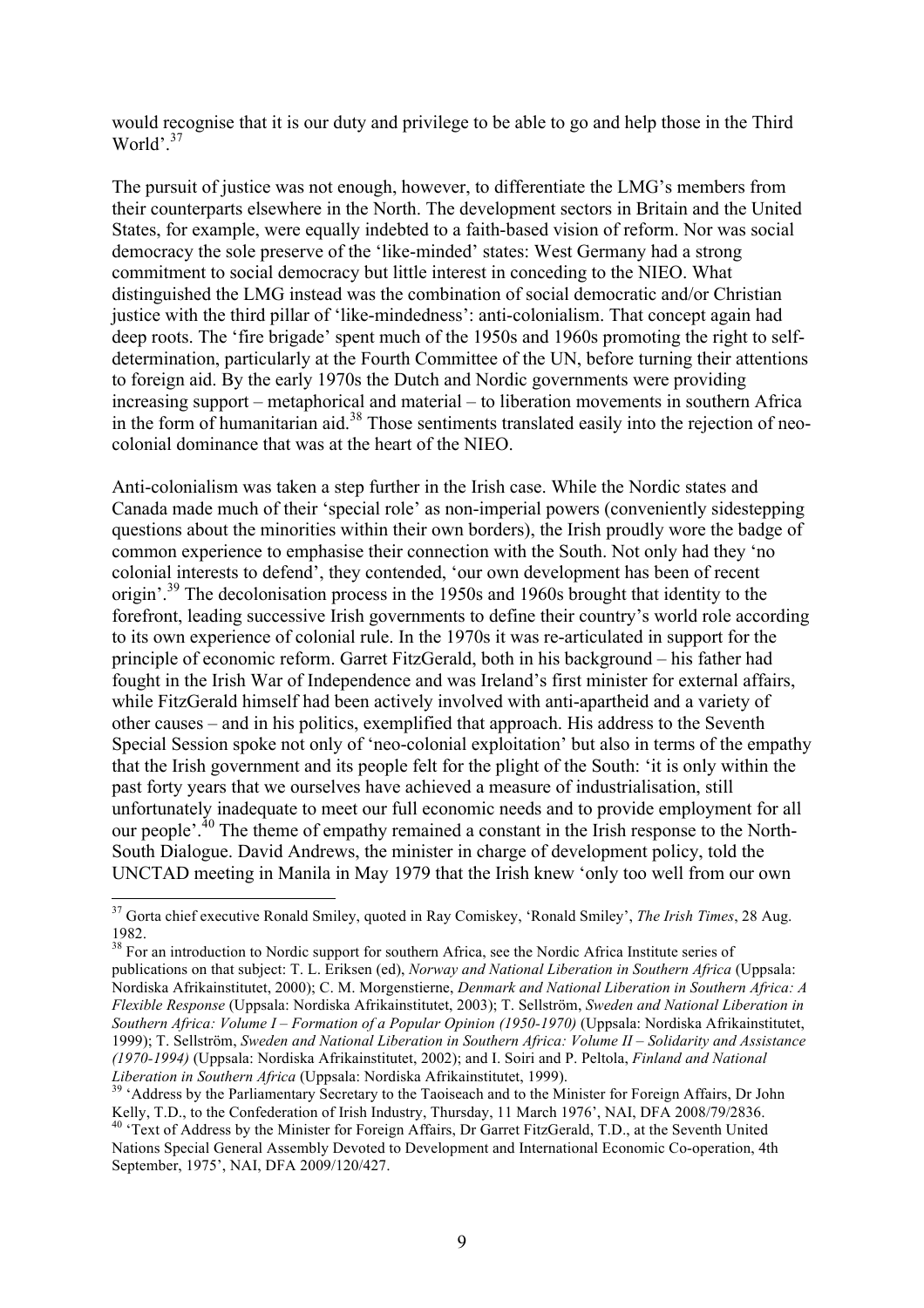relatively recent development the problems faced by developing countries largely reliant upon the export of primary commodities'.<sup>41</sup> The country's NGOs were equally insistent on Ireland's anti-colonial credentials: 'Ireland is respected by the developing countries as having to a certain extent shared similar problems of development because of colonial domination in the past.<sup>42</sup>

Describing the LMG in terms of those three pillars allows us to understand the diversity of approaches that led to the same, 'like-minded' goal. But it also reminds us of the dangers of ascribing too great a unity to the group. The different ways in which its members understood and articulated their approach was most obviously expressed in the gap between the radicalism of the Dutch/Nordic core, and those with more moderate views of global reform. Irish officials, for example, were quick to admit in private that 'notwithstanding our goodwill towards the developing countries, we cannot always support certain policies which the Netherlands seems to be able to pursue in a relatively single-minded manner'.<sup>43</sup> The Austrian, Belgian and Canadian governments were equally sceptical of Dutch and Nordic interventionism, preferring to fall back on their more 'conservative' model of the welfare state.44 The attitudes of Pronk, his successors, and their colleagues in the Nordic states, did not help matters. Those countries were often happy to organise meetings among themselves on the periphery of international conferences, leading outsiders to conclude that 'likemindedness' was predominantly Dutch/Nordic in form. One contemporary study of the LMG even went so far as to focus its attention solely on that core, 'whose positions have been consistently closer to those of the developing countries and without whom it would be impossible for the group to function'.<sup>45</sup>

# **The LMG and co-operation in the Cold War**

Yet to focus attention exclusively on that Nordic/Dutch spine misses out on both the diversity and the clearly-defined boundaries of 'like-mindedness'. In theory, the definition of what it meant to be 'like-minded' should have opened up its meetings to any state that held a similar approach. In practice, participation was more selective than those broad conditions for entry suggested. Eyebrows were raised when British officials took part in the meeting in Stockholm in January 1978 (at their own behest). Five years later an Italian request to participate was rejected because the group's members were unsure 'whether it was likeminded enough'.<sup>46</sup> In both cases the response hinted (though did not speak) at disquiet at the protagonists' close relationship with an American-led capitalist world order. More than moral imperatives, more than some broad commitment to social democratic or Christian principles of aid (which even the British and Italians shared, to a greater or lesser degree), and more, even, than any attempt at neutrality in the Cold War (a number of 'like-minded' states were, remember, also members of NATO, while the Irish remained staunchly anti-communist outside the alliance framework), the LMG consisted of states that attempted to pursue their interests, and their own identities, outside the world of superpower politics. In the mid-1970s

<sup>&</sup>lt;sup>41</sup> 'Text of address delivered by the Minister of State at the Department of Foreign Affairs, Mr David Andrews,

T.D., to the General Debate at UNCTAD V, in Manila, May 10th 1979', NAI, DFA 2009/120/725.<br>
<sup>42</sup> 'UNCTAD 4: Confrontation or Conciliation?', *One World*, spring 1976.<br>
<sup>43</sup> O'Connor to assistant sec., DFA, 9 May 1977, NAI,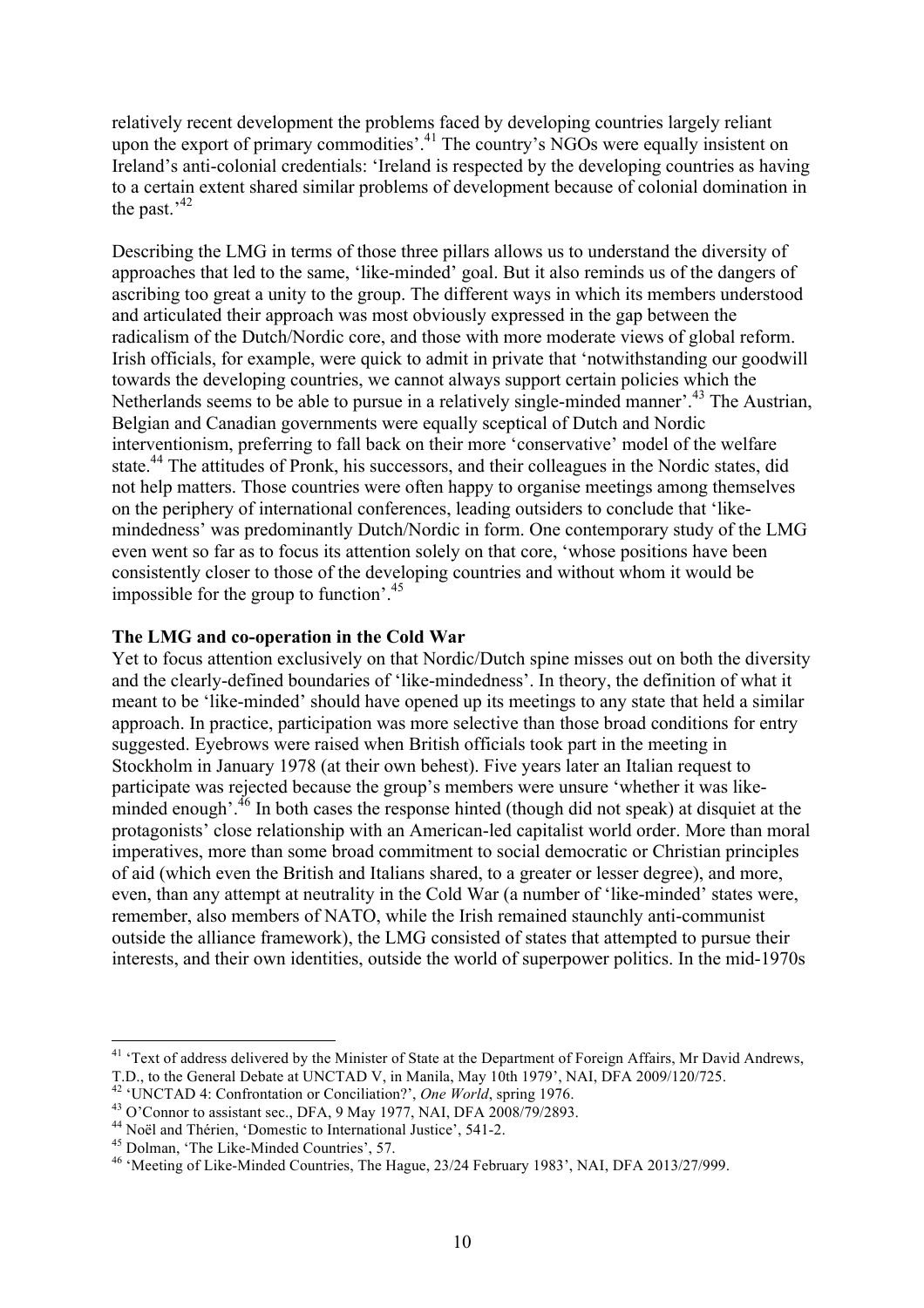for example, several members of the LMG – including Ireland – collaborated in voicing their support for nuclear non-proliferation and disarmament.<sup>47</sup>

The context was important. In the late 1950s and early 1960s the United States had stepped back from active engagement at the UN, leaving space for the 'fire brigade' states to explore their vision of a co-operative international order. The period of *détente* and the end of US hegemony in the Northern sphere had a similar effect a decade later. The loosening of the ideological certainty of the East-West conflict, and the reduction of the United States' dominance of international economic institutions following the collapse of Bretton Woods, brought new opportunities for co-operation, collaboration, and a re-shaping of the international order. The Trilateral Commission, a non-governmental initiative founded by David Rockefeller in 1973 to encourage dialogue between the US, Japan and Western Europe, was just one example. The NIEO prompted more. The Conference on International Economic Co-operation (CIEC), which met in Paris between 1975 and 1977, focussed attention on the idea of an open dialogue between North and South. It was followed by the creation of a UN Committee of the Whole in December 1977 and a growing conversation about the 'shock of the global'.<sup>48</sup> That 'shock' changed the way that Northern commentators and politicians thought about the world. At the OECD's influential Development Assistance Committee (DAC), debates on development co-operation were framed in the context of 'world economic interdependence' and, by the early 1980s, 'a stark and worrying world economic situation'.49 In 1980 the Independent Commission on International Development Issues described global inequality as 'the great social challenge of our time'.<sup>50</sup>

Irish internationalism thrived in that context. At the UN the Irish government's policies had built on the understanding that small and middling powers had much to gain from pooling resources in the international organisation. Support for decolonisation, for example, was in fact support for *successful* decolonisation and the creation of stable, economically viable, and politically independent states. Peacekeeping (in which many 'like-minded' states actively participated) offered a practical way of expressing support for a UN-led global order. The birth of the Irish foreign aid programme in 1974 (echoing earlier developments in the Nordic countries and the Netherlands) was equally wrapped up in the promotion of a more stable world environment that would preclude, or at least stem, the flow of Cold War conflict. What bound Ireland and the rest of the LMG's members together was a sense not only of what the UN could do for them, but also what they could gain from their support for the UN. Increased North-South co-operation, the re-alignment of international trade, and the shift towards a more equitable international economic order were held up as solutions that would benefit all. It was readily evident (and a source of no little worry) that support for producers in the global South had the potential to add to the economic woes of small, open economies. But those fears were over-ridden by the depth of the crisis and the sense that only global solutions would suffice. Prosperity elsewhere in the world, the 'like-minded' states argued, would lead

<sup>47</sup> M. O'Driscoll and J. Walsh, 'Ireland and the 1975 NPT Review Conference: Norm-Building and the Role of Small States', *Irish Studies in International Affairs*, xxv (2014), 101-116.<br><sup>48</sup> This phrase is borrowed from N. Ferguson, C. S. Maier, E. Manela and D. J. Sargent (eds), *The Shock of the* 

*Global: The 1970s in Perspective* (London: Harvard University Press, 2010). <sup>49</sup> 'Development Assistance Committee: Record of the 306th Meeting, held at the Château de la Muette, Paris,

<sup>27</sup>th-28th October, 1976', O[rganisation for] E[conomic] C[o-operation and] D[evelopment Archives] DAC/M(76)9; 'Development Assistance Committee: Summary Record of the 19th High Level Meeting held at the Château de la Muette, Paris, 24th-25th November, 1980', 5 Dec. 1980, OECD, DAC/M(80)11.<br><sup>50</sup> Independent Commission on International Development Issues, *North-South: A Programme for Survival* 

<sup>(</sup>London: Pan Books, 1980), 7.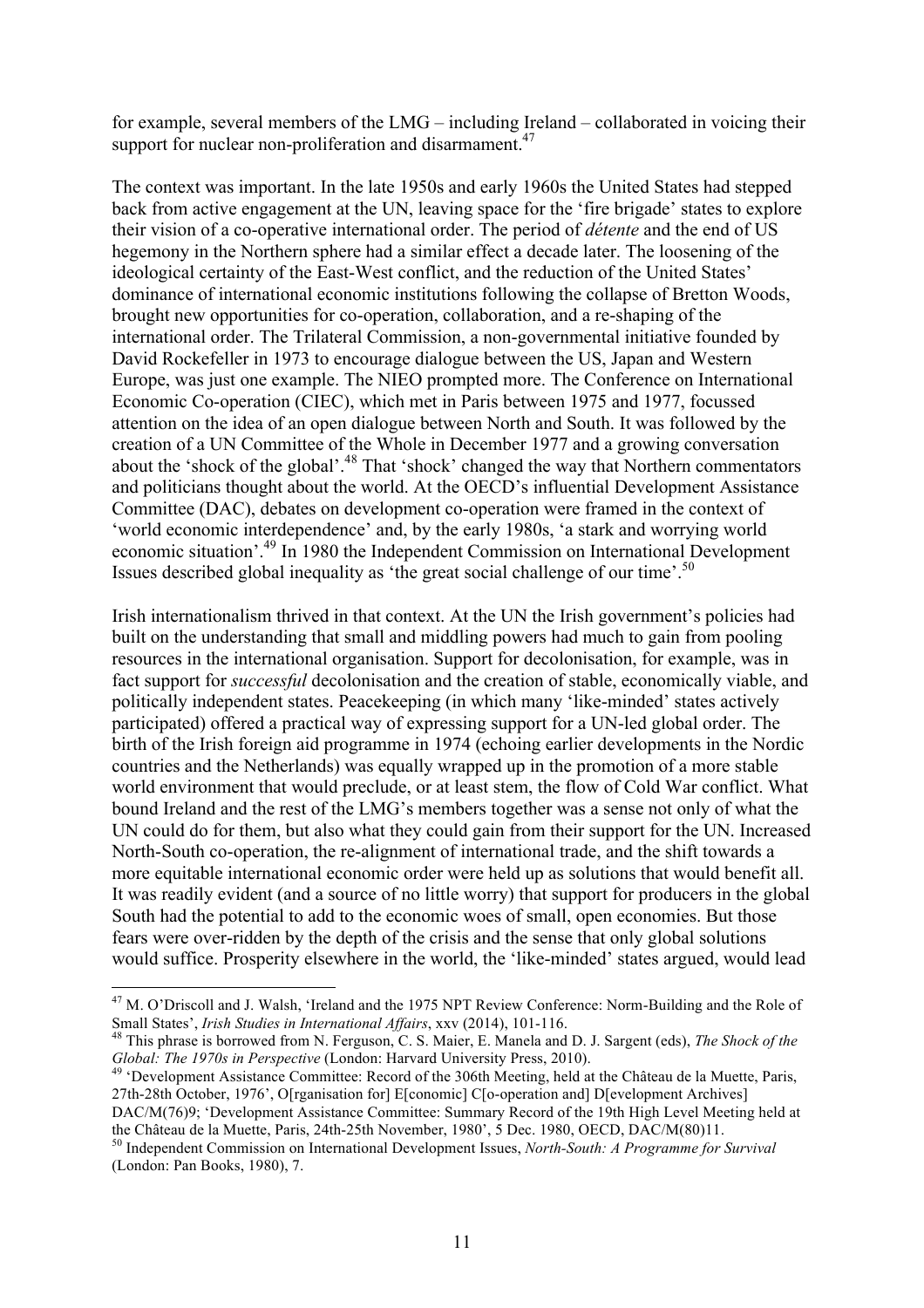to increased demand for goods produced in the North. And they appeared to genuinely believe in that approach: participants at the 'like-minded' meeting in Dublin in June 1981 bemoaned the fact that some countries in the global North (the United States prominent among them) 'still did not appreciate sufficiently well that North-South cooperation was in their own interests'  $51$ 

That realisation led the 'like-minded' states to equate their own interests with the creation of a more just international order. Irish efforts to influence policy at EC level, for example, were described in terms of 'our overall long-term economic and political interests, while at the same time safeguarding any essential short-term national interests which may be involved'.<sup>52</sup> At the fifth UNCTAD in Manila in 1979 David Andrews argued that '[t]o be effective and lasting, cooperation for mutual benefit must of necessity reflect and do justice to the reality of interdependence'.<sup>53</sup> International institutions were viewed as one of the best ways of achieving that. The 'like-minded' members of the DAC spoke of the 'central importance' of the global negotiations and of 'using the global framework for pushing partial, pragmatic initiatives'.54 And the role they afforded to the CIEC and UNCTAD in previous years was part of the same pattern: emphasising the importance of global solutions and international collaboration.

Once we begin to think about the LMG in these terms, it becomes clear that its support for economic justice was based on something much more complex than the pursuit of what Olav Stokke termed 'humane internationalism'.<sup>55</sup> It was an attempt to assert an independent identity in a Cold War-dominated world. The Irish response to the G77's growing demands for economic reform at the UN, for example, emphasised the state's own history of underdevelopment, exploitation, unemployment, and the memory of famine and emigration. It constructed a very particular role for the state, as a member of the EC, as a good Northern citizen, but also as a neutral state with empathy and understanding of the needs of the global South. In international negotiations, and particularly within the EC, that positive neutrality gave Ireland a particular role as a 'bridge' between the North and the global South. But the assertion of that neutrality – broadly defined – was also achieved in terms of what the 'likeminded' states were not. Finnish attitudes to development co-operation, for example, were held to underline the country's independence, its 'Westernness' and its distance from its neighbour, the Soviet Union.<sup>56</sup> Dutch 'like-mindedness', or so British officials believed, also owed much to that country's attempt to find a new role in a post-imperial world: 'the Dutch have had to trim their sails to the prevailing winds in many seas. They therefore feel the need to exert themselves all the more where they still have a distinctive role to play'.<sup>57</sup>

<sup>&</sup>lt;sup>51</sup> 'Report of Meeting: Like Minded Group – Dublin 26 June 1981', NAI, DFA 2012/59/1455.<br><sup>52</sup> M. Guilfoyle, C. Gallagher and D. Gallagher, 'Working Group on Development Aid and Co-operation', undated report [1978?], NAI, DFA 2008/79/1636.<br><sup>53</sup> 'Text of Address Delivered by the Minister of State at the Department of Foreign Affairs, Mr David Andrews,

TD, to the General Debate at UNCTAD V, in Manila, May 10th 1979', NAI, DFA 2009/120/725.<br><sup>54</sup> 'Development Assistance Committee: Summary Record of the 19th High Level Meeting Held at the Château de la Muette, Paris, 24th-2

<sup>&</sup>lt;sup>55</sup> Stokke, 'Determinants of Aid', 278.<br><sup>56</sup> J. Koponen with L. Siitonen, 'Finland: Aid and Identity' in P. Hoebink and O. Stokke (eds), *Perspectives on European Development Co-operation: Policy and Performance of Individual Donor Countries and the EU*  (London: Routledge, 2005), 239.

<sup>57</sup> 'Netherlands Aid Policy', 7 Jul. 1976, UKNA, F[oreign and] C[ommonwealth] O[ffice Files], 98/2. See also Dierikx, 'Developing Policy on Development', 244-9.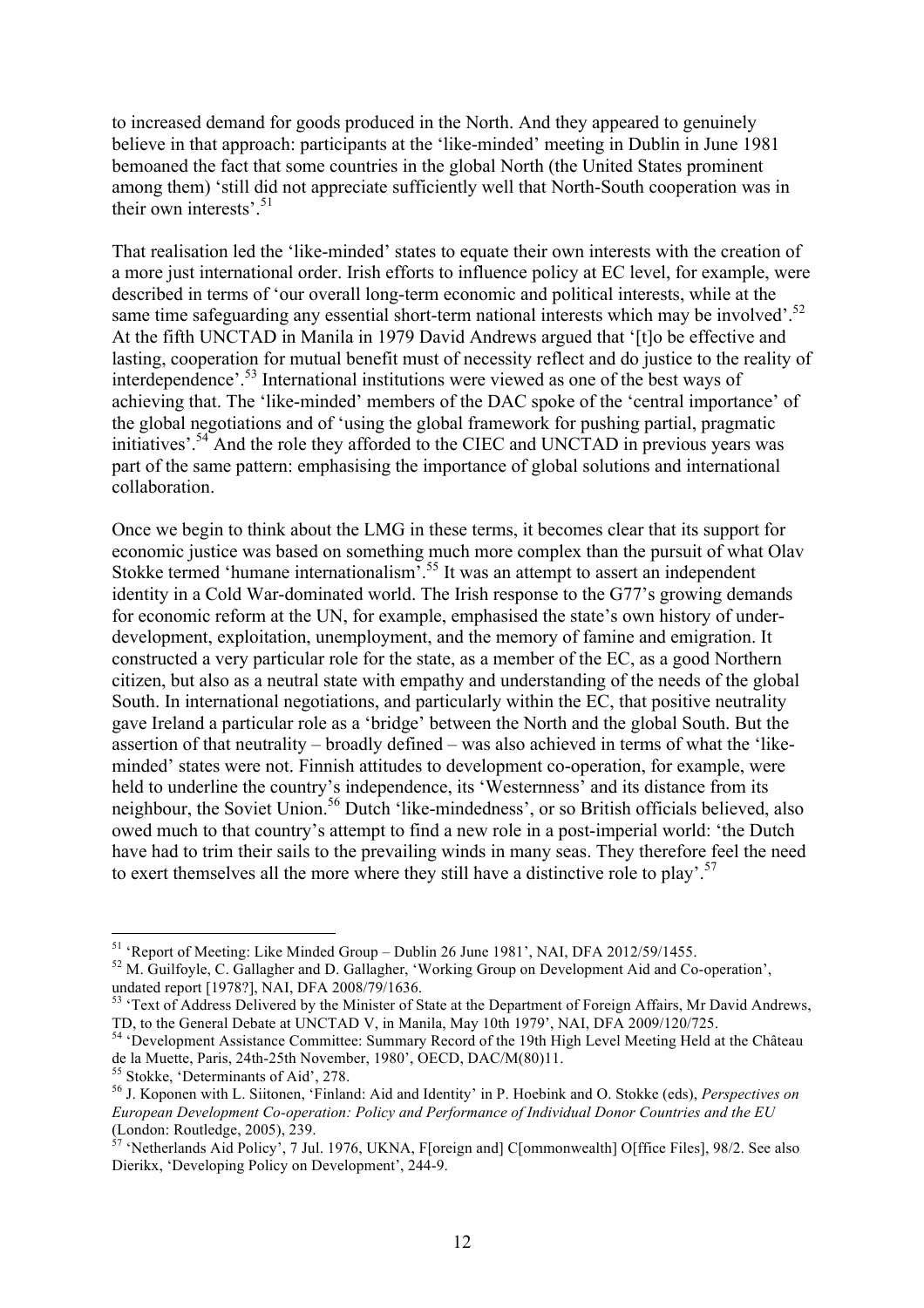The pursuit of those individual identities was what brought the 'like-minded' countries together in the first instance. Once engaged, however, the group generated a socialising logic of its own. Pondering the question of continued involvement in the 'like-minded' meetings in August 1977, Irish officials concluded that 'a refusal to participate in a meeting with a group of countries in which development policy "front-liners" are no longer in the majority could be interpreted as signifying a shift on our part to a rather lukewarm policy on Third World questions'.58 In the competitive world of superpower politics that independence came to mean a great deal. As early as 1974 Irish officials made it clear to their American counterparts that they were 'not wed to any whole-hearted commitment to free enterprise in the American manner' and would approach the NIEO accordingly.<sup>59</sup> They maintained that approach as a member of the 'like-minded' group. But this was not simply a case of expressing some deeply held moral beliefs. It also helped to define the 'like-minded' states as acting apart from the dominant sources of Northern power. And, by cultivating the image of 'like-minded' mediation, progressivism, and independence of action, it attempted to carve out a particularly 'like-minded' space in the emerging global order.

There were limits, of course, to how much the LMG could escape the boundaries of the Cold War. Like-minded efforts to persuade their fellow members of the Group B (industrialised) states at UNCTAD of the need for reform were circumscribed by the intransigence of Britain, West Germany, and the United States. In the mid-1970s, while British officials hoped that the more moderate members of the LMG might be used 'to neutralise some of the Scandinavian Trojan horse activities' at UNCTAD, the Americans remained largely aloof.<sup>60</sup> Once the era of *détente* came to end, however, the re-assertion of American interest (and interventionism) in the world outside brought with it the diminution of the powers of 'like-minded' reform. Political changes in the North sealed the transition. The election of Ronald Reagan as president of the United States, his staunch defence of liberal economic policies at the International Meeting for Co-operation and Development at Cancun in October 1981, and the Latin American debt crisis the following year, effectively swept away all chances of radical reform. In its place came a restatement of Northern control and what Mark Mazower termed the 'real' new international economic order (neo-liberalism). $<sup>61</sup>$ </sup>

## **Empire, internationalism and the North-South divide**

The evidence presented here reveals the important role of actors like Ireland and the 'likeminded' states in shaping the language of a new international order. But how do we unpack that narrative to describe the kind of power they exercised and the kind of world they created? How should we interpret their attempts to win the South over to their vision of economic reform? The 'like-minded' contribution to the political economy of the Cold War is important simply because those states were so successful in creating an alternative voice in the debate on global reform. The group's establishment as a neutral, collaborative space depended on its ability to operate (and have influence) beyond the parameters of the Cold War. Which, in many ways, it did. 'Like-minded' interventions at the UN, the EC, the OECD, and within the context of the UNCTAD, as well as through initiatives like the meetings hosted by Norway in 1981 and 1982, confirmed the group as an important actor in

<sup>58</sup> 'Question of Irish Attendance at an Informal Meeting on International Development Cooperation to be Held in Copenhagen on 31st August 1977', NAI, DFA 2008/79/2893.<br><sup>59</sup> 'Declaration of Principles', note prepared by DFA on the G77 working paper on the establishment of an

NIEO, ahead of an EC Development Council meeting on 30 Apr. 1974, NAI, DFA 2005/145/1762.<br><sup>60</sup> Williams to Young, 23 Sept. 1975, UKNA, OD 33/168.<br><sup>61</sup> M. Mazower, *Governing the World: The History of an Idea* (London: Alle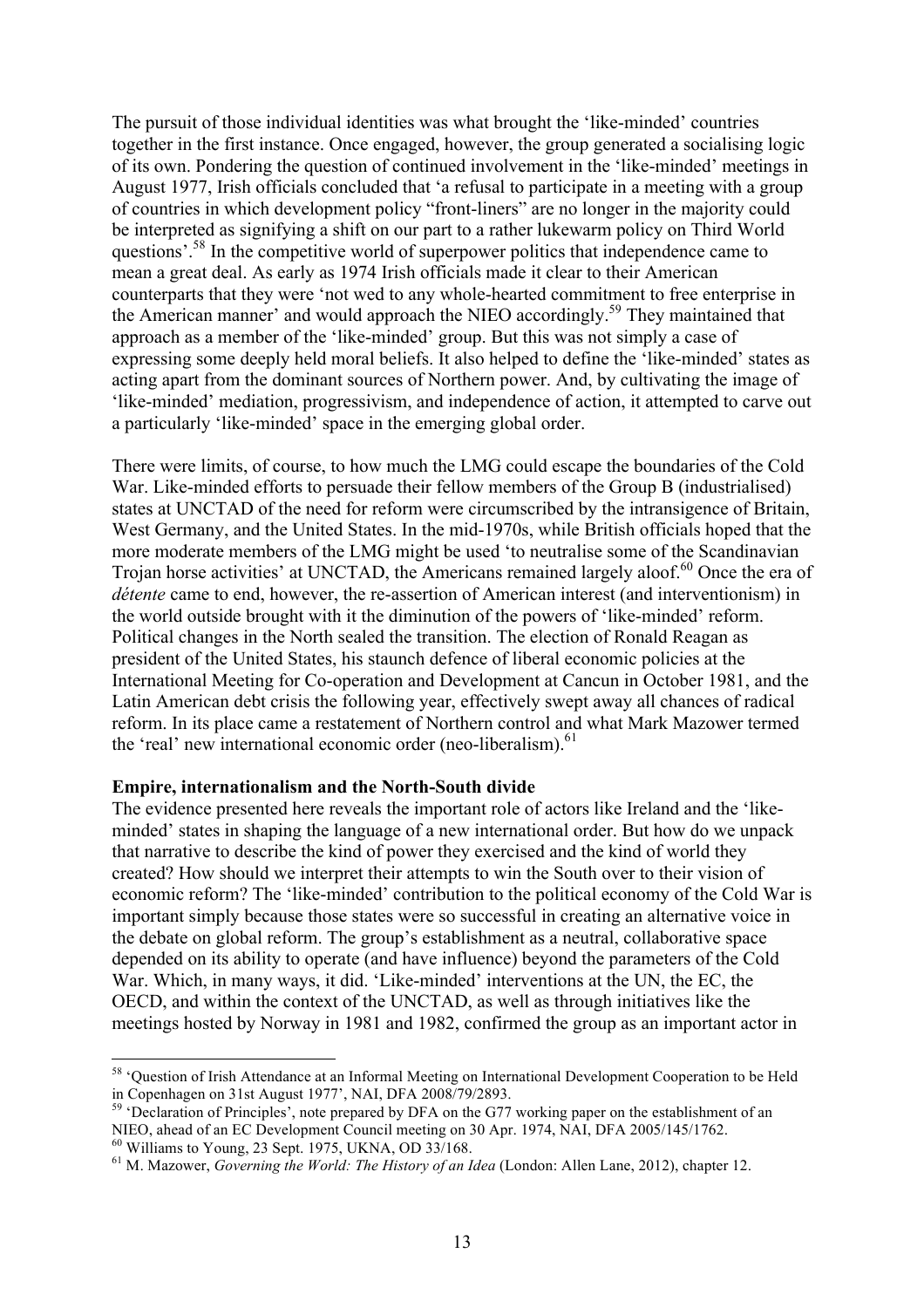international society. Their influence was located less in the realm of high politics – Irish officials admitted in 1977 that 'in economic terms … the like-minded countries have little real power' – but it nonetheless made an important contribution in shaping the very nature of international dialogue. $62$ 

The key to understanding that approach lies in the group's efforts to act as a 'bridge' between the North and the South. The desire to 'cajole the US into a positive frame of mind' was matched by attempts to persuade the G77 of their responsibilities, and to 'strengthen the institutional system to cope with forthcoming negotiations and the greater involvement of political leaders in the process'.63 Preparations for a new international development strategy (IDS) and the proposed round of global negotiations on economic reform at the end of the 1970s and beginning of the 1980s provided an excellent example of that approach in action. The 'like-minded' search for 'whom we should support at the G77' was part of a strategy that viewed the North-South Dialogue, as the Danes put it, 'not only in terms of concessions, but also in terms of getting a better world economy'.64 The two expanded meetings hosted by Norway in 1981 and 1982 echoed that attempt to steer the G77 towards a more 'like-minded' frame of action. They brought together the 'like-minded' states, representatives of the UN, and officials from a variety of G77 countries. Recognising that small states 'are dependent on international cooperation and international rules', they attempted to 'establish communication across the lines separating the Group of 77 from the OECD world … before compromises crystallise and positions harden'.65 They sparked a considerable degree of consensus between the delegates present. Yet they also left the 'like-minded' states with a sizeable dilemma, one that was emblematic of the group's wider approach: 'how to bring the US along with the rest of the developed world without triggering an over-reaction on the part of the G77 which would force the entire developed world to close ranks'?<sup>66</sup>

The answer, more often than not, lay in the institutions of the UN. The belated hope, expressed at the group's meeting in Copenhagen in 1982, that compromise 'might help to draw the USA and the G77 out of their frozen positions towards some form of understanding and agreement' was more indicative of their desire for a negotiated settlement.<sup>67</sup> Their rhetoric made clear, too, that they viewed those policies in terms of explicit support for a system in which, by the late 1970s, the majority of the UN's debates and actions were focussed on questions of economic or social development. 'Like-minded' eyes were directed first towards the UNCTAD and its potential as a negotiating ground. Once the influence of that institution waned, that emphasis shifted again, to the Committee of the Whole, the IDS and the global negotiations. At each step, the group was defined by its assertion that 'a growing interdependence among nations has made it more evident than ever that co-ordinated international action is required'. $68$ 

<sup>&</sup>lt;sup>62</sup> 'Meeting with the Irish Commission for Justice and Peace', note prepared by DFA, 26 Sept. 1977, NAI, DFA 2008/79/1628.<br><sup>63</sup> 'Report of Meeting: Like Minded Group – Dublin 26 June 1981', NAI, DFA 2012/59/1455.

 $64$  'Meeting of the "Like-Minded" Group of Countries, The Hague – 29 October, 1979', NAI, DFA 2010/19/1487.

<sup>65</sup> 'Meeting of "Like-Minded" Developed and Developing Countries at Bolkesjø Hotel, 4-6 April 1981: Opening Statement by State Secretary Johan Jørgen Holst', NAI, DFA 2012/59/1455.<br>
<sup>66</sup> 'Report on the Holmenkollen Meeting, Oslo 9-10 October 1982', NAI, DFA 2012/59/1455.<br>
<sup>67</sup> 'Like-Minded Meeting – Copenhagen – 26 February 1982

<sup>25</sup> March 1981, NAI, DFA 2012/59/1455.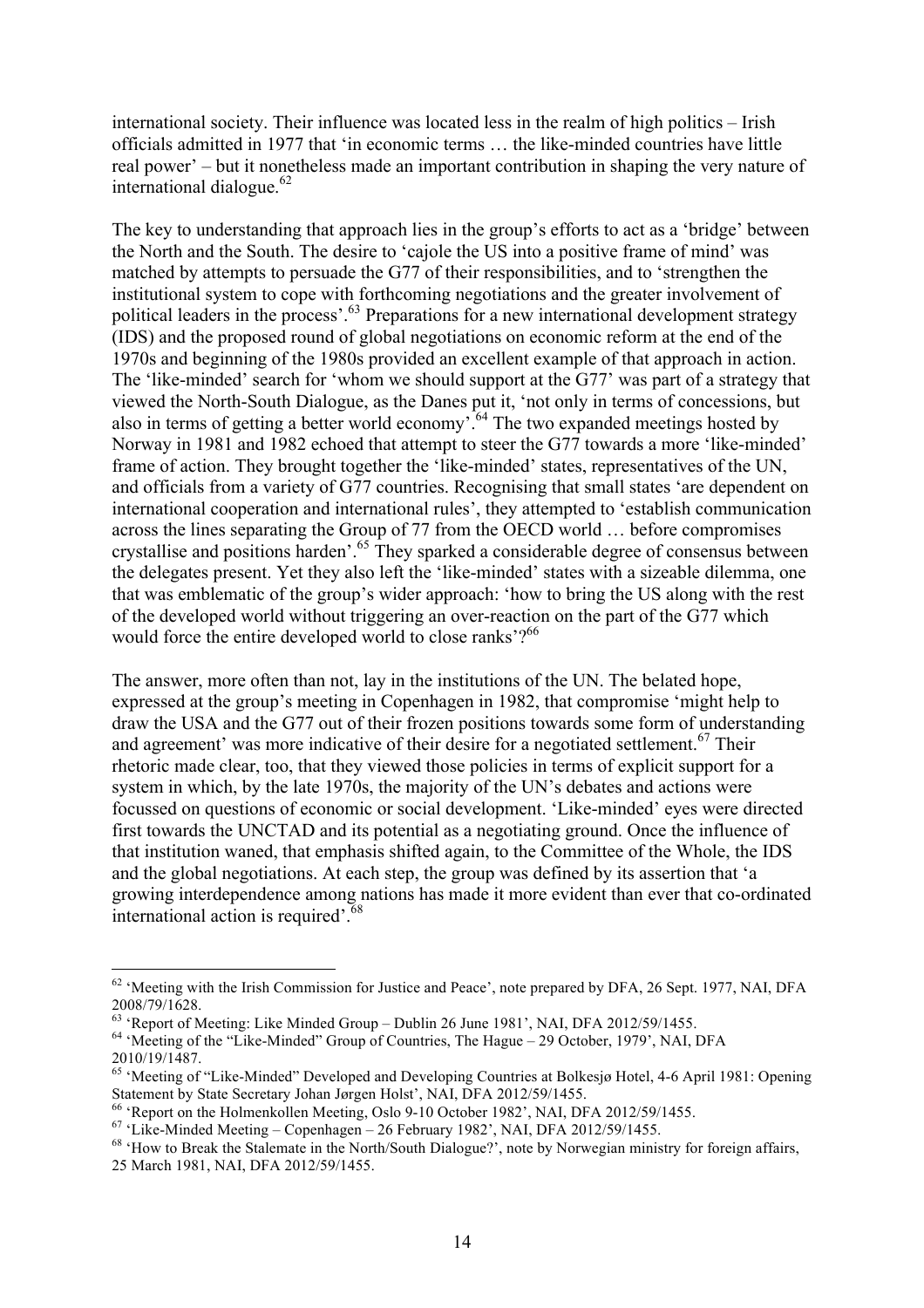Reading the 'like-minded' story in terms of their role in supporting a UN-led international order, however, should also lead us to question how that order was constituted, and for whose ends. Much has been written on the emergence of a world culture in the nineteenth and twentieth centuries, built on an internationally shared set of principles, and grounded in a 'rationalised modernity' that shaped our understanding of the nation-state.<sup>69</sup> In an international context these underlying assumptions of how the world should work were both conditioned by, and helped to condition, the actions of states. The UN, for example, created historically unprecedented opportunities for linking concern for national interests with international order. But that organisation was also the latest instalment in a long narrative of global governance structures, originating in the early nineteenth century, and closely linked to Northern values and the exercise of Great Power influence.<sup>70</sup> Even when the UN spoke on the most human of topics (including health, humanitarianism, and rights), it did so in a language that was recognisably Northern: one of progress, development, and scientific rationalism.

There are important implications in that narrative for our understanding of the LMG's – and, by extension, Ireland's –role in sustaining a system of liberal global governance. Its members were not pawns of the North. On the contrary, they deliberately attempted to carve out their own space and to exert their own influence on world politics. But their support for economic reform should nonetheless be read as part of a broader attempt to condition the errant South into a Northern-shaped new order. Just as Irish NGOs were drawn into a humanitarian system that was dominated by the language and aims of Western internationalism, so the Irish state apparatus was employed in pursuit of a particular vision of the outside world.<sup>71</sup> Belgium, Denmark, Ireland and the Netherlands were members of an EC whose approach to development was to see the South as 'a young man. To develop it needs money, but mostly it needs training and access for its production, so that it can develop by its own means, promote production, and plan its development with a guarantee of access.'72 Talk of an interdependent or globalised world economy merely extended that interventionist narrative into the realm of international economic relations. As Thorsten Olesen put it, 'accepting that the world was interdependent also meant that the rich countries could legitimately demand change and transformation from the developing countries'.<sup>73</sup> Behind the rhetoric of solidarity, globalism and collaboration, in other words, lay a more fundamental assumption: of an unspoken hierarchy and a right to interfere in the South from states that knew better.

That language was matched by an unspoken 'othering' of the G77 that manifested itself in the LMG's fear of disorder in the South. When one Irish government minister spoke in 1976 about 'a certain unease' that had 'entered our consciousness in relation to the underdeveloped

<sup>69</sup> See J. Boli and G. M. Thomas (eds), *Constructing World Culture: International Nongovernmental Organisations Since 1875* (Stanford: Stanford University Press, 1999); J. W. Meyer, J. Boli, G. M. Thomas and F. O. Ramirez, 'World Society and the Nation State', *American Journal of Sociology*, ciii (1997), 144-81; and J. W. Meyer, D. J. Frank, A. Hironaka, E. Schofer, and N. B. Tuma, 'The Structuring of a World Environmental Regime, 1870-1990', *International Organization*, liv (1997), 623-51.

<sup>&</sup>lt;sup>70</sup> See, for example, Mazower, *Governing the World*.<br><sup>71</sup> See K. O'Sullivan, 'Humanitarian Encounters: Biafra, NGOs and Imaginings of the Third World in Britain and Ireland, 1967-70', *Journal of Genocide Research*, xvi (2014), 299-315; and K. O'Sullivan, 'The Search for Justice: NGOs in Britain and Ireland and the New International Economic Order, 1968-82', *Humanity*, vi

<sup>&</sup>lt;sup>72</sup> C. Cheysson, 'Europe and the Third World After Lomé', *The World Today*, xxxi (1979), 233.<br><sup>73</sup> T. B. Olesen, 'Between Words and Deeds: Denmark and the NIEO Agenda, 1974-1982', in Pharo and Fraser (eds), *Aid Rush*, 153.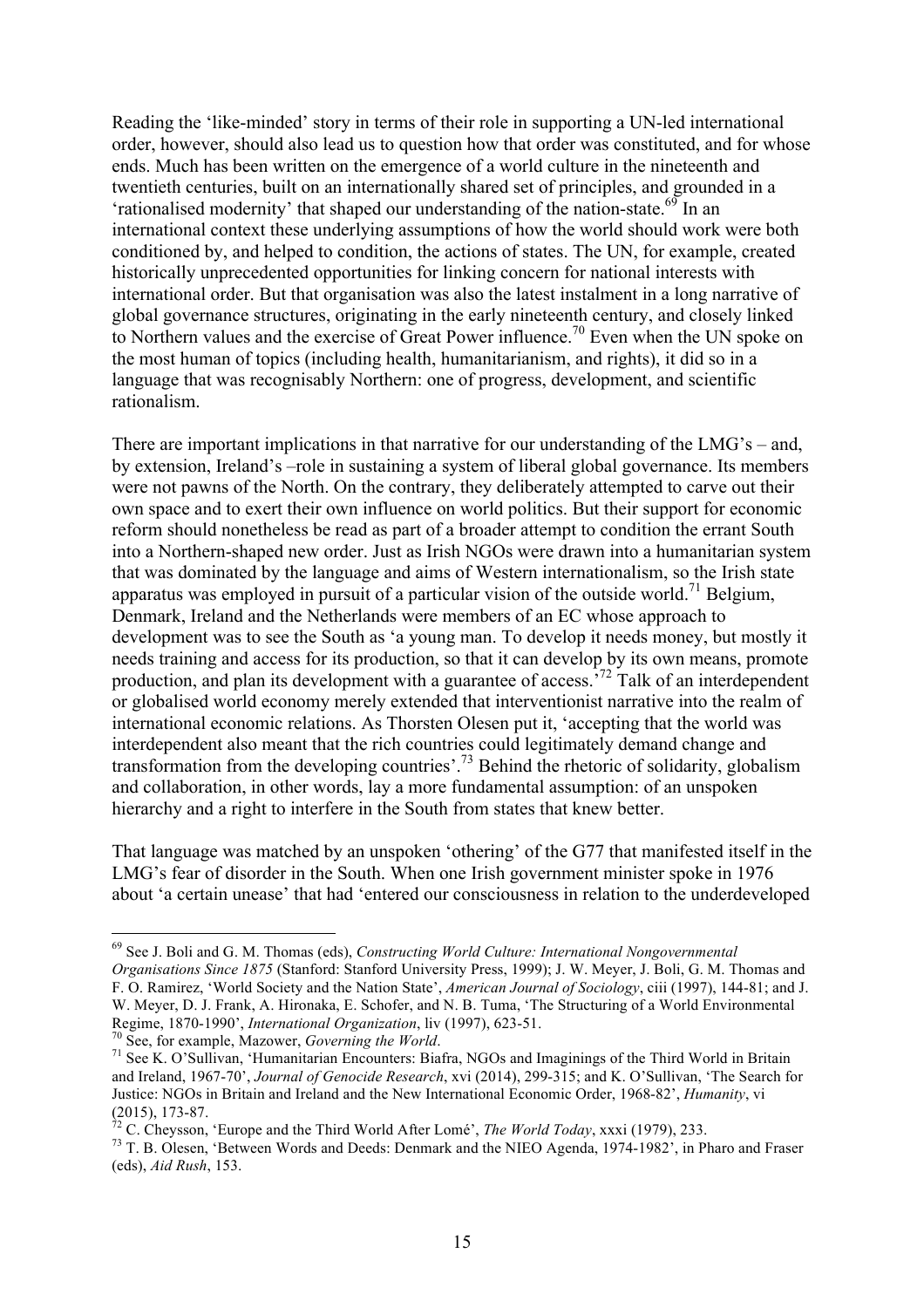world', it was no surprise to see him also admit that 'for many people the phrase "Third World" has an obscurely threatening ring'.<sup>74</sup> Economic reconciliation, Irish minister for industry and commerce Justin Keating told UNCTAD delegates in Nairobi in 1976, was 'literally a matter of the survival of our own grandchildren'.<sup>75</sup> This was self-interested altruism in action, a combination of projecting and protecting national interests, and an unconscious 'othering' of the very group that they purported to support. The same pattern could be observed in the protective economic policies of other 'like-minded' states. Finnish policy-makers were cognisant of the need to balance a positive response to the problems of the global South with their recognition of the country's standing on the economic periphery of the North.<sup>76</sup> Canada's humanitarian motives for foreign aid were combined with the promotion of the state's economic interests abroad.<sup>77</sup> In Denmark policy-makers exhibited a clear reluctance to challenge the Common Agricultural Policy and the barriers that restricted open trade with the global South.<sup>78</sup>

And there was one other, if less immediately obvious, way in which the 'like-minded' group became integrated into the apparatus of liberal global governance: the concept of 'basic human needs'. The popularity of the World Bank's programme from the mid-1970s drew those states into a language and practice of development that Gilbert Rist described as 'political counter-fire' in the global economic crisis.79 The split was fundamental: 'basic human needs' emphasised ground level action to raise productivity and transform the poor into economic actors while the NIEO emphasised fundamental structural reform. By placing the onus on governments in the global South to meet growth targets (economic, social and health-related) it extended the interventionist streak implied by talk of global economic 'interdependence'. It also put its supporters into a quandary when describing their support for a new international order. At the DAC the 'like-minded' states were to the forefront of those who argued that 'basic needs' was 'not a substitute for the NIEO'.<sup>80</sup> Ireland (which joined the DAC later, in 1985) was no different. Away from the first flushes of enthusiasm that greeted the G77's proposals, however, it became clear that Irish support for justice and rights did not translate into a radical re-working of the prevailing world system. Moderation remained the key: avoiding economic collapse, preserving international stability, and preventing the disintegration of the global political order. And that meant seeking out the voices in the G77 that might be persuaded to take up the LMG's cause. As the oxymoronic title of the broad discussions organised by Norway in 1981 and 1982 suggested, the 'Meeting of "like-minded" developed and developing countries' had a built-in hierarchical order.

#### **Conclusion**

'Political scientists note many differences between countries, North, South, East, West, developed and developing', Jan Pronk told his interrogator Altaf Gauhar in 1980, 'but there is one difference which is very often overlooked, and that is the difference in size; there are big

<sup>74</sup> 'John Kelly T.D., Parliamentary Secretary to the Taoiseach and to the Minister for Foreign Affairs, Speaking at a Day Conference on the Third World, Holy Ghost Missionary College, Kimmage Manor, Dublin, Wednesday 26th May, 1976, 9 pm', NAI, DFA 2007/111/1005.

<sup>&</sup>lt;sup>75</sup> Ouoted in Pauline Eccles, 'Keating Warns on Third World Role: Speech at UN Conference in Nairobi', *Irish Press*, 14 May 1976.<br><sup>76</sup> Kiljunen, 'Finnish Development Cooperation', 174.<br><sup>77</sup> See Stokke, 'Determinants of Aid'; and Morrison, *Aid and Ebb Tide*.<br><sup>78</sup> For a discussion of Danish policies on economic reform, see Olesen

Muette, Paris, 26th-27th October, 1977', OECD, DAC/M(77)8.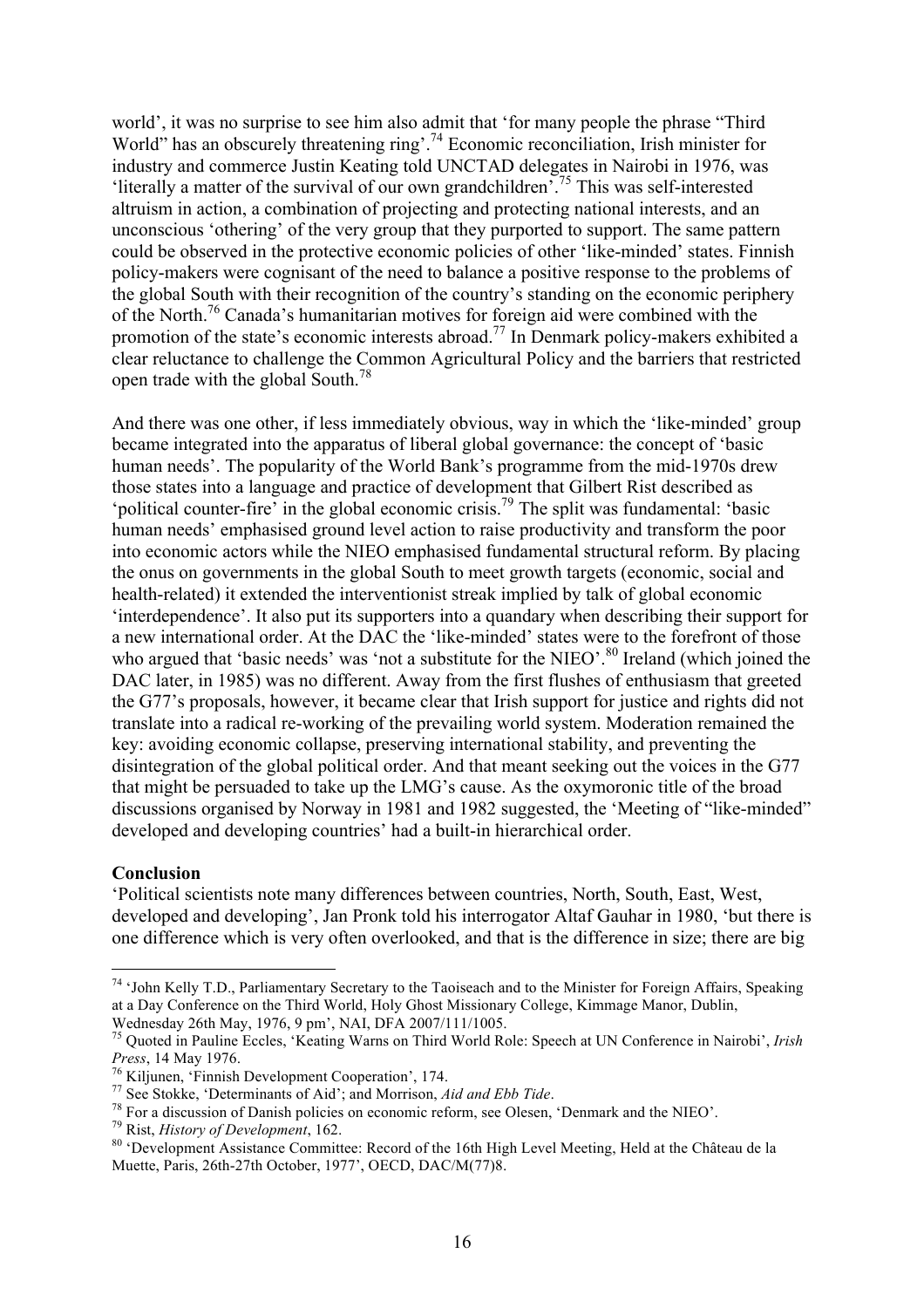countries and small countries, and that very much explains why they follow different policies'. Big countries were driven by the pursuit of power; small countries, by contrast, had few instruments to do so, and had to content themselves with finding alternative methods of exerting their influence on the world stage. $81$  Pronk was being reductivist, but he had a point. The 'like-minded' experience of global crisis, which he had witnessed from the inside, was one of adaptation and mediation: between the ideals of economic justice and the *realpolitik*ing of a superpower world. LMG support for the NIEO reflected its members' social democratic, Christian, and anti-colonial values. Those identities were in turn closely intertwined with support for a UN-led international order. The abating of Cold War tensions and the rise of a globalist discourse created the opportunities for their expression on the world stage. They did not disappear with the re-assertion of an American-led international order from the late 1970s, but they were certainly severely circumscribed.

In constructing that argument, this article has echoed Matthew Connelly and Erez Manela in reading the Cold War not simply in East-West terms but as a manifestation of a Northern world order.<sup>82</sup> But by following that narrative to states like Ireland, it broadens our understanding of that process in important new directions. At its core the rise of 'likemindedness' suggests a complex system of international governance that extended far beyond the parameters of the global superpowers. Membership of the LMG blurred the lines between Ireland's domestic and international values. It emphasised the complex role of moral principles in shaping the agenda of international relations. And it highlighted the importance of collaboration and group identity on the international stage. Order in international society, its story suggests, was sustained not solely through displays of diplomatic or military power, but through a much more complex web of interests, influences, and unwritten rules.<sup>83</sup> Taking that narrative a step further, however, once we recognise the 'like-minded' states as key actors in socialising and sublimating the norms of a Northern-led international society – as we should, not least since those states have been among the leading donors of foreign aid since the 1970s – then we must take more seriously what kind of vision of the South they put forward.

Writing in 2010, Patricia Clavin suggested that '[f]ollowing the transnational and international pathways of Europe's smaller countries in a European and/or global frame can go some way to off-setting the dominance of Europe's great powers in the writing and teaching of history'.84 There is much still to learn of how ideas and norms flowed from the centres of the Cold War to states like Ireland, between those places, and from them on to the global South. The story of 'like-minded' collaboration provides us with the opportunity to test the depth and reach of that Northern world order. But its conclusions suggest that we need to think more deeply about the language and vision of those states, how they were constructed and how they were shaped, as well as unravelling their involvement in issues of international politics. We need to look not only to states, but also to the NGOs and

<sup>&</sup>lt;sup>81</sup> Pronk and Gauhar, 'North-South Dialogue', 193-4.<br><sup>82</sup> Connelly, 'Cold War Lens'; M. Connelly, *Fatal Misconception: The Struggle to Control World Population* (Cambridge, MA: Harvard University Press, 2008); and Manela, 'Pox on Your Narrative' <sup>83</sup> This topic has been the subject of extensive discussion in the field of international relations theory,

particularly by scholars of institutionalist and constructivist persuasions. See, for example, Finnemore, *National Interests*; C. Reus-Smit, *The Moral Purpose of the State: Culture, Social Identity, and Institutional Rationality in International Relations* (Princeton, NJ: Princeton University Press, 1999); and A. Wendt, 'Anarchy is What States Make of it: The Social Construction of Power Politics', *International Organization*, xlvi (1992), 391-425. <sup>84</sup> P. Clavin. 'Time, Manner, Place: Writing Modern European History in Global, Transnational and International Contexts', *European History Quarterly*, xl (2010), 634.